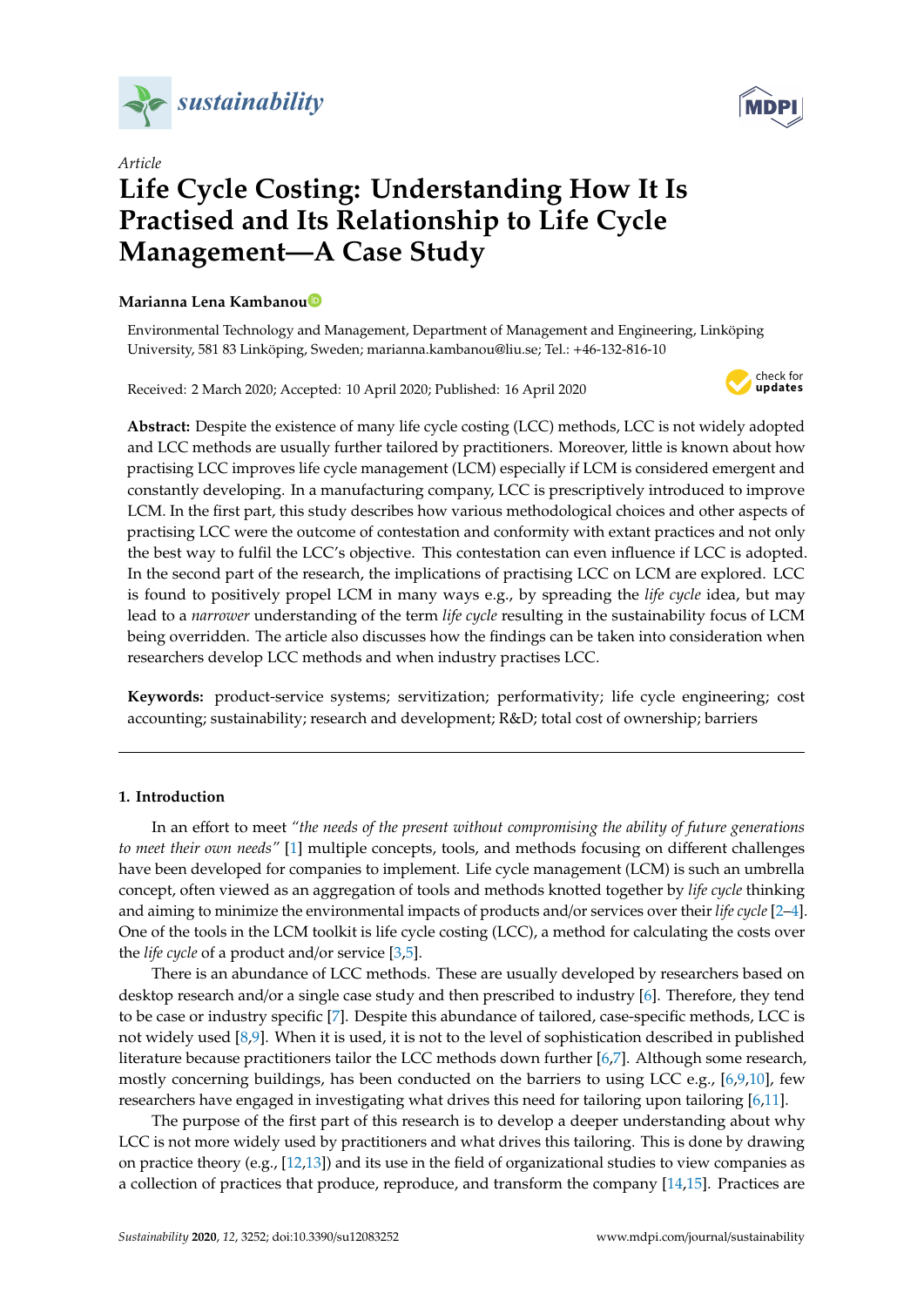*"routinized sets of bodily and mental activities"* [\[12\]](#page-16-11). A practice approach has been used in diverse fields e.g., the development and use of IT to support homecare work of elderly people [\[16\]](#page-17-3) or the practice of monitoring patients through telemedicine [\[14\]](#page-17-1) or active money management practice in the US mutual fund industry [\[17\]](#page-17-4).

New or innovative practices contest extant practices [\[14](#page-17-1)[,15,](#page-17-2)[17\]](#page-17-4). The outcome of this contestation will influence, if and how a practice is practised in an organization [\[14](#page-17-1)[,18\]](#page-17-5), and by extension, if it will follow the general pattern of the practice. If LCC is conceptualized as a practice and LCC methods are conceptualized as prescribed or general patterns of LCC practice, then the introduction of LCC in an organization will contest extant practices. This can help to explain why despite the proliferation of LCC methods, its adoption is slow and why practitioners tailor it. The first research question is thus formulated.

**RQ1:** How can lack of adoption and tailoring of LCC methods be understood to be the result of contestation and conformity between LCC practice and extant practices?

To do this we use a case study approach where LCC was prescriptively introduced in a company to improve LCM. Over three years (2015–2018), the process of introducing and practising LCC e.g., methodological decisions, use of the results was documented and analysed. LCC was introduced at the case company to improve LCM and therefore, the second part of the research investigates their relationship. Despite being a part of the LCM toolkit, LCC was not developed for LCM or sustainability purposes [\[19,](#page-17-6)[20\]](#page-17-7). When it is used with an explicit aim of decreasing environmental impacts or as part of LCM, then practitioners do not necessarily follow the prescribed methods such as environmental LCC [\[6](#page-16-5)[,21\]](#page-17-8). It is unclear how tailored versions of LCC affect the outcome of LCM. Moreover, since the middle of the 2000s, little has been published on the use of LCC in the context of LCM because academic focus is on other LCM tools such as life cycle assessment (LCA).

To investigate their relationship, however, this research does not adopt the view of LCM, which is heavily grounded in the natural sciences, that advocates for its implementation as a normative set of rules or an unchanging state that comes into existence through careful planning and impeccable execution of various tools. Instead, as advocated in recent years by an increasing number of researchers that draw on the social sciences [\[22](#page-17-9)[–24\]](#page-17-10), an emergent and performative understanding of LCM is taken. LCM is thus viewed as a practice situated in other practices that emerge over time.

From this vantage point, both LCM and LCC are practices that are related but of different relevance where activities need to perform one influences the other (as well as other company practices). Investigating LCM and LCC from this perspective can help us go beyond a simplistic understanding of LCC as just providing LCM with costing results for decision-making purposes, to a force that propels an emergent LCM. Therefore, the second research question is formulated as follows:

**RQ2:** How does the practice of LCC propel an emergent LCM?

Although the objects of study are LCC and LCM, companies are bundles of practices that cannot be observed in complete isolation. At the case company, LCC was introduced as part of a prescriptive solution to challenges associated with the LCM of integrated products and services namely products-service systems (PSS). Subsequently, PSS is the third concept used in this research and provides the backdrop.

Based on the findings from the RQs, this research closes by discussing the implications of a practice approach on LCC method development as well as the managerial considerations when practising LCC. The use of practice theory in the development of sustainability focused tools and methods for industry is also discussed.

#### **2. Theoretical Background**

## *2.1. A Brief Overview of Practice Theory and Its Elements*

Practice theories include a number of theoretical approaches connected by conceptual similarities that have become increasingly used to explain organizational phenomena [\[14](#page-17-1)[,15](#page-17-2)[,18\]](#page-17-5). Practice theory is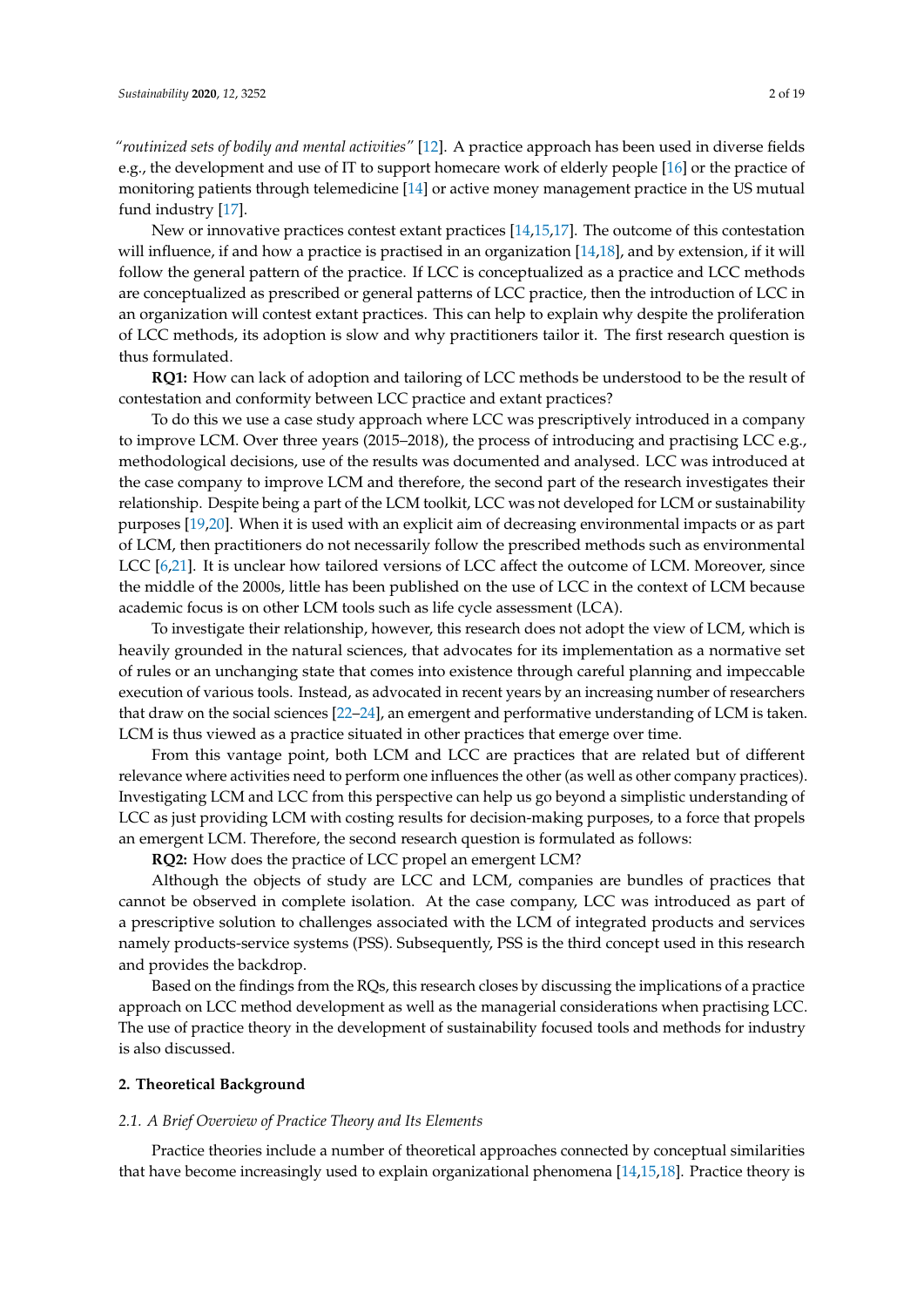essentially theories that *"attempt to provide a new vocabulary to describe the world and to populate the world with specific 'units of analysis'; that is, practices"* [\[14\]](#page-17-1). In accordance with practice theory, companies and other types of organizations are kept in place by practices, which are often ongoing and recurrent [\[15\]](#page-17-2). Practices, though, do not have *perpetuity* qualities; some will be used once, some will endure, some will fade or be transformed over long periods [\[14\]](#page-17-1). A new or innovative practice contests extant practices [\[15,](#page-17-2)[18](#page-17-5)[,25\]](#page-17-11). For some social scientists, practices are the backbones of social life [\[13,](#page-17-0)[26\]](#page-17-12). Practices exist in a specific space and time and therefore, change over space and time [\[13\]](#page-17-0).

In his seminal paper on practice theory "Toward a Theory of Social Practices: A development in culturalist theorizing", Reckwitz [\[12\]](#page-16-11) uses the following elements to clarify the *"praxiological world view*": *body, mind, things or objects, knowledge, discourse, structure*/*process,* and *the agent*/*individual*. According to his positioning, practices are sets of *bodily* and *mental* activities that are routinized; he does not deal with practice change but describes its characteristics. *Knowledge* thus becomes a common way of knowing and *discourse* is a means to act in the world. Materiality and *objects* have a central role in enabling and constraining the practice. In organizations, *structures and processes* consist of routinized and formalized practices.

The role of *individuals* is emphasized in setting up practices, contributing to their dispersion, change, and even demise [\[14\]](#page-17-1). However, it is through what, Czarniawska conceptualizes as *action nets* that are stabilized connections of collective and repeated actions involving various groups within an organization or between different organizations, that action becomes legitimate practice [\[27,](#page-17-13)[28\]](#page-17-14). *Life cycle* practices often depend on the existence of action nets [\[22\]](#page-17-9). Some further details concerning the elements of practice are given in Section [4](#page-6-0) when they are used the case study.

# *2.2. Life Cycle Costing*

Put simply, LCC is the aggregation of costs over the *life cycle* of an offering [\[29\]](#page-17-15). As discussed in the introduction, methodological frameworks are still sector specific, adoption by industry is slow, and practitioners tend to tailor the methods. This tailoring is encouraged by various LCC frameworks in order to meet the objective and goal of the LCC e.g., IEC recommends excluding costs that are expected to be identical between compared alternatives [\[30\]](#page-17-16). LCC's complexity lies in the scoping, the compiling of the cost inventory, the estimating of the costs and their inherent uncertainty, and in the interpreting of this information in the context of other information in order to make a decision [\[30](#page-17-16)[,31\]](#page-17-17). One of the outcomes of the lack of a common methodological framework is that words are ascribed different meaning e.g., *life cycle* can be understood as cradle to grave or as just the part that a specific organization is responsible for [\[19,](#page-17-6)[32\]](#page-17-18) or as multiple *life cycles* [\[33\]](#page-17-19).

There is ample research where LCC is used as a method for studying a phenomenon. However, research where LCC is the object of analysis is not as abundant and overwhelmingly focuses on the development of LCC methods [\[6\]](#page-16-5) e.g., cost inventory compilation (e.g., [\[7](#page-16-6)[,33\]](#page-17-19)) and cost and uncertainty estimation [\[34,](#page-17-20)[35\]](#page-17-21).

Some articles were identified that discuss barriers to using LCC or the reason for its tailoring but these exclusively concern construction projects. In these, i.e., Opoku [\[10\]](#page-16-9), Goh and Sun [\[21\]](#page-17-8), Higham et al. [\[8\]](#page-16-7), the most commonly mentioned conditions that influence whether and how LCC is adopted are a lack of i) demand for LCC from the customer, ii) standard methodologies, iii) various types of data, iv) cost and uncertainty estimation methods, v) understanding/awareness of LCC and its methods, and v) software. This list is non-exhaustive but covers the major challenges. These articles, however, focus on the technical aspects and do not try to understand contestations or conformities between LCC and other practices that affect its use and tailoring.

Nevertheless, one study by D' Incognito et al. [\[9\]](#page-16-8) groups barriers into behavioural, organizational, technical, and financial and finds that organizational culture i.e., the collective mind that distinguishes a group, to be the most relevant barrier for LCC use. This is a concrete finding that social aspects also play a role in how and if LCC is used. De Giacomo et al. [\[36\]](#page-17-22) used an organizational learning theoretical lens to explore whether experience with green public procurement stimulates LCC learning and LCC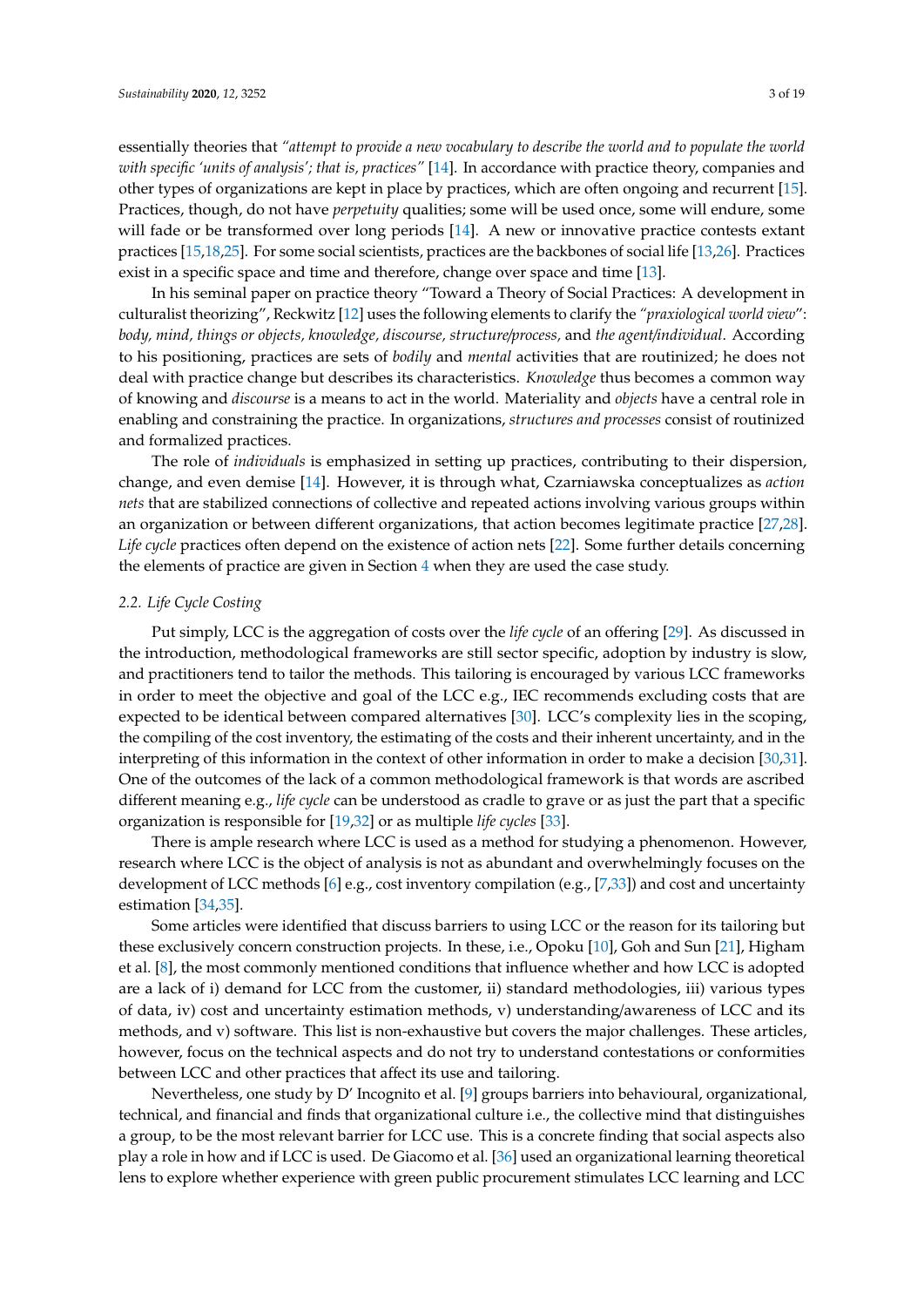capability development. They found that synergies do exist in specific contexts, thus acknowledging that a practice i.e., green public procurement can stimulate another practice i.e., LCC. This type of performativity between practices was also documented by Gluch et al. [\[6\]](#page-16-5) who found that practitioners working with *life cycle* thinking in projects saw fewer hindrances to practising LCC than those who did not. The same study also showed that an LCC's "*context of multiple and partly competing institutional logics*" [\[6\]](#page-16-5) affect how it is practised.

# <span id="page-3-0"></span>*2.3. Life Cycle Management as a Practice and Its Relation to Life Cycle Costing*

Sometimes LCM is used by practitioners and academics alike synonymously with product lifecycle management (PLM) i.e., "the business activity of managing, in the most effective way, a company's products *all the way across their life cycles*" [\[37\]](#page-17-23) or as Bey puts it "*LCM can, with full legitimacy and good reasoning be practiced without a focus on environment and sustainability*" [\[4\]](#page-16-2). Usually LCM is very closely related to PLM, thus including life spanning management, but a major drive is environmental and resource efficiency and effectiveness [\[3](#page-16-3)[,38\]](#page-17-24). It is this understanding that is adopted when LCM is used to support sustainability [\[24\]](#page-17-10) and is also used in this paper.

Two different conceptualizations of LCM i.e., as a toolkit deriving from the natural sciences and as a social process deriving from the social sciences were discussed in the introduction. In the natural sciences derived conceptualization, LCC is a tool that provides the economic perspective of sustainability and provides quantitative financial information needed to make a decision [\[2](#page-16-1)[,5\]](#page-16-4). Research in this area focuses on methodologically aligning LCC with LCA for parallel use e.g., Hunkeler et al. [\[19\]](#page-17-6) or Bierer et al. [\[39\]](#page-18-0) and on conceptually using LCC in environmental decision-making [\[20,](#page-17-7)[40\]](#page-18-1). Neither of these discusses other synergies between LCM and LCC e.g., capability building or performativity.

Nilsson-Lindén, Diedrich, and Baumann [\[22\]](#page-17-9) take the social sciences derived approach to LCM and study how *life cycle* practices emerge and perform LCM. Their findings from a longitudinal case study are that LCM is situated in *life cycle* practices, which emerge from local actors and that gradually connect and form action nets. These action nets stabilize and spread or dissolve. This research refers to all *life cycle* practices but LCC was not used at the case company.

#### *2.4. Product-Service Systems as a Practice*

PSS is defined as "*an integrated bundle of products and services which aims at creating customer utility and generating value*" [\[41\]](#page-18-2). When companies offer PSS, they offer their products as a service, thereby retaining ownership of the products and taking over portions of their customers' activities [\[42,](#page-18-3)[43\]](#page-18-4). This extension of responsibility over the *life cycle* organically creates a need and initiates a discourse about *life cycle* thinking and PLM or LCM [\[44](#page-18-5)[,45\]](#page-18-6). It also results in a shift of costs from the customer to the company while the revenue is spread out in smaller instalments over a longer period; therefore, LCC is considered key to understanding and making decisions [\[44](#page-18-5)[,46\]](#page-18-7). Practice theory has been used when researching companies transitioning from sales to PSS, called servitization. Servitization has been conceptualized as integrated sets of practices and practices that become contested (see [\[18](#page-17-5)[,47\]](#page-18-8) for a more detailed account).

# **3. Method**

#### *3.1. Method Overview*

The study of practices requires thick descriptions of phenomena and cannot be done through surveys and interviews that occur a long time after the event [\[14\]](#page-17-1). Therefore, investigating practices is suited to in-depth case study research of contemporary phenomena, where the practice can be observed and the individuals carrying out the practice can be interviewed as close as possible to the events [\[25\]](#page-17-11). Consequently, this work uses the qualitative case study method (e.g., [\[48–](#page-18-9)[50\]](#page-18-10)) as the overarching research approach.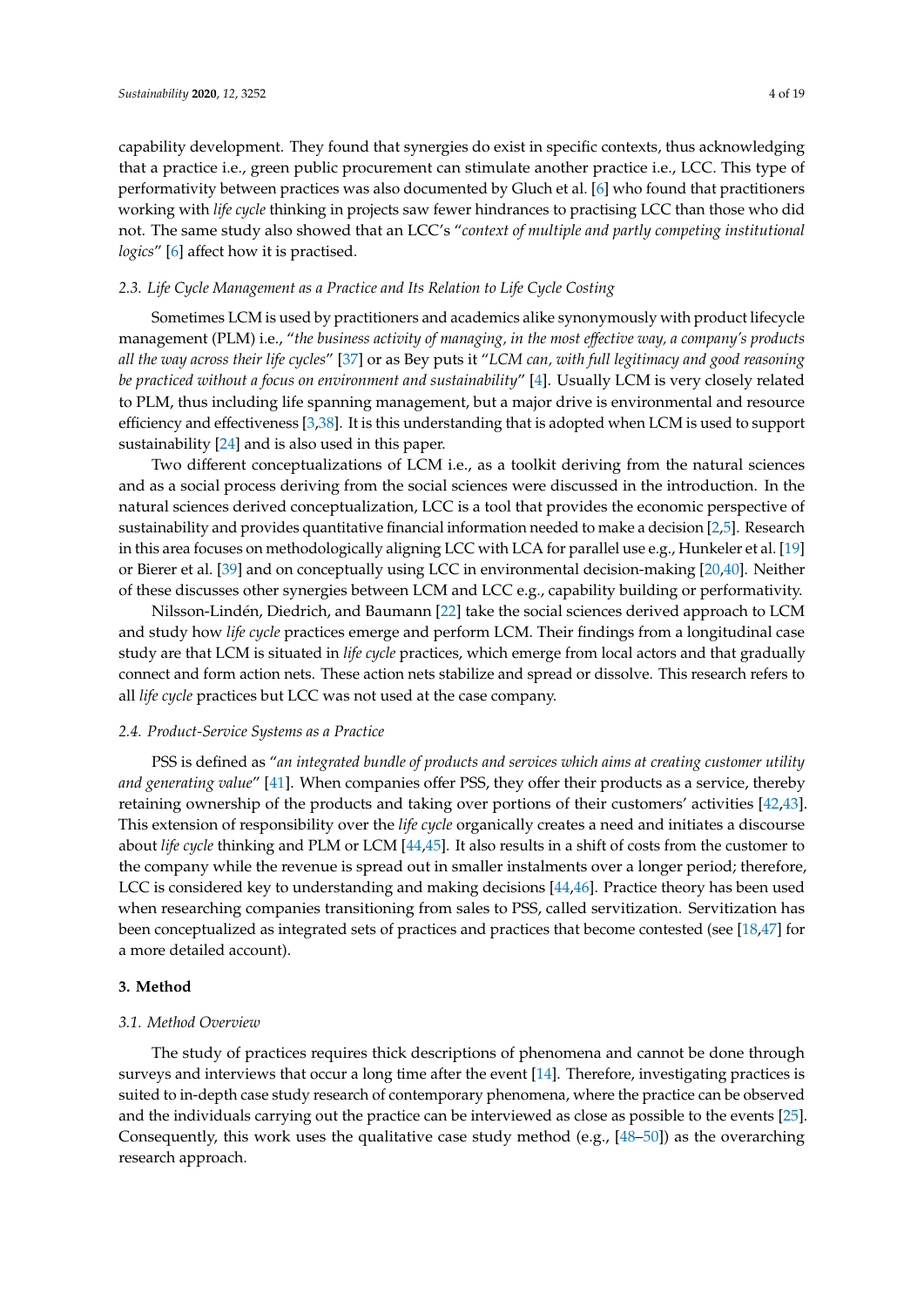The unit of analysis is the practice of LCC at the case company. Thick descriptions of decisions and events associated with practising LCC are given. Thick descriptions are interpretative rather than descriptive ([\[51\]](#page-18-11) p. 880). When providing thick descriptions the researcher is interpreting an event or action or decision by providing context, meanings, intentions, motivations etc., that characterize it [\[52\]](#page-18-12). In this research, not only events but also their unfolding over time and their relationship to each other are taken into account. The first purpose is to provide thick descriptions of the events, actions, and decisions that result in LCC methods being tailored and/or not followed. The second purpose is to use these thick descriptions of events, actions, and decisions connected with LCC to see how they propel LCM. These descriptions are based on information gleaned from documents as well as observations and analysis of verbal communication during focus groups, interviews and activities such as cost data collection (see Section [3.3](#page-6-1) and Table [1\)](#page-4-0).

| Date             | Participants                   | No<br>Part.    | <b>Type</b>                                                     | Id             |
|------------------|--------------------------------|----------------|-----------------------------------------------------------------|----------------|
| May 2015         | Project group                  | 5              | Start-up-Scope setting                                          | G1             |
| June 2015        | PSS and Remanufacturing        | $\mathbf{1}$   | Scope setting                                                   | I1             |
| October 2015     | <b>Services</b>                | $\overline{2}$ | Data collection                                                 | G2             |
| October 2015     | PSS and Remanufacturing        | $\mathbf{1}$   | Scope setting                                                   | I2             |
| November 2015    | PSS and Remanufacturing        | $\mathbf{1}$   | Scope setting                                                   | I3             |
| November 2015    | PSS and Remanufacturing        | $\mathbf{1}$   | Scope setting                                                   | I4             |
| November2015     | <b>Services</b>                | $\mathbf{1}$   | Data collection                                                 | I5             |
| December 2015    | Sales and customer service     | $\mathbf{1}$   | Scope setting                                                   | I <sub>6</sub> |
| January 2016     | Product Management             | $\mathbf{1}$   | Goal setting                                                    | I7             |
| January 2016     | R&D                            | $\mathbf{1}$   | Goal setting                                                    | I8             |
| January 2016     | PSS and Remanufacturing        | $\mathbf{1}$   | Intermediate result discussion                                  | I9             |
| January 2016     | Sales and customer service     | $\mathbf{1}$   | Scope setting                                                   | I10            |
| February 2016    | Services                       | $\mathbf{1}$   | Data collection                                                 | I11            |
| February 2016    | PSS and Remanufacturing        | $\mathbf{1}$   | Intermediate result discussion                                  | I12            |
| March 2016       | Services                       | $\mathbf{1}$   | Data collection                                                 | <b>I13</b>     |
| March 2016       | PSS and Remanufacturing        | $\mathbf{1}$   | Informational interview                                         | <b>I14</b>     |
| March 2016       | Project group                  | 5              | Focus group-cost estimation techniques                          | G3             |
| March 2016       | Sales and customer service     | $\mathbf{1}$   | Informational interview                                         | <b>I15</b>     |
| March 2016       | <b>Services</b>                | $\mathbf{1}$   | Data collection                                                 | I16            |
| April 2016       | Production                     | $\mathbf{1}$   | Data collection                                                 | I17            |
| April 2016       | Transport                      | $\mathbf{1}$   | Data collection                                                 | I18            |
| April 2016       | Sales and customer service     | $\mathbf{1}$   | Informational interview                                         | I19            |
| April 2016       | Sales and customer service     | $\mathbf{1}$   | Informational interview                                         | I20            |
| April 2016       | <b>Services</b>                | $\mathbf{1}$   | Data collection                                                 | I21            |
| April 2016       | Sales and customer service     | $\mathbf{1}$   | Informational interview                                         | I22            |
| May 2016         | R&D                            | $\mathbf{1}$   | Information collection                                          | I23            |
| May 2016         | Services                       | $\mathbf{1}$   | 1st round result discussion                                     | <b>I24</b>     |
| May 2016         | Project group                  | 6              | Focus group—1st round result discussion                         | G4             |
| May 2016         | Services                       | $\mathbf{1}$   | 1st round result discussion                                     | I25            |
| June 2016        | R&D                            | $\mathbf{1}$   | 1st round result discussion                                     | I26            |
| August 2016      | Sales and customer service     | $\mathbf{1}$   | 1st round result discussion                                     | I27            |
| March 2017       | Services                       | $\mathbf{1}$   | Adjustments to costing techniques                               | <b>I28</b>     |
| April 2017       | Sales and customer service     | $\mathbf{1}$   | Adjustments to costing techniques                               | I29            |
| April 2017       | R&D                            | $\mathbf{1}$   | Adjustments to costing techniques                               | <b>I30</b>     |
| June 2017        | Sales and customer service     | $\mathbf{1}$   | Informational interview                                         | I31            |
| <b>June 2017</b> | Accounting                     | $\mathbf{1}$   | Informational interview                                         | <b>I32</b>     |
| June 2017        | Sales and customer service     | $\mathbf{1}$   | Informational interview                                         | <b>I33</b>     |
| <b>June 2017</b> | Accounting                     | $\mathbf{1}$   | Informational interview                                         | <b>I34</b>     |
| November 2017    | Project group                  | 6              | Final result presentation and focus group<br>on recommendations | G5             |
| November 2017    | Focus group                    | 8              | Final result presentation and focus group<br>on recommendations | G6             |
| December 2018    | Top Management                 | 3              | Final result presentation and focus group<br>on recommendations | G7             |
| January 2018     | Top management                 | 10             | Dissemination                                                   | G8             |
| May 2018         | Middle management company wide | 18             | Dissemination and discussion about<br>findings-future           | G9             |
| May 2018         | Middle management company      | 14             | Dissemination and discussion about<br>findings—future           | G10            |

<span id="page-4-0"></span>**Table 1.** Time line of interviews, focus groups, dissemination seminars at the case company (IpsosCo).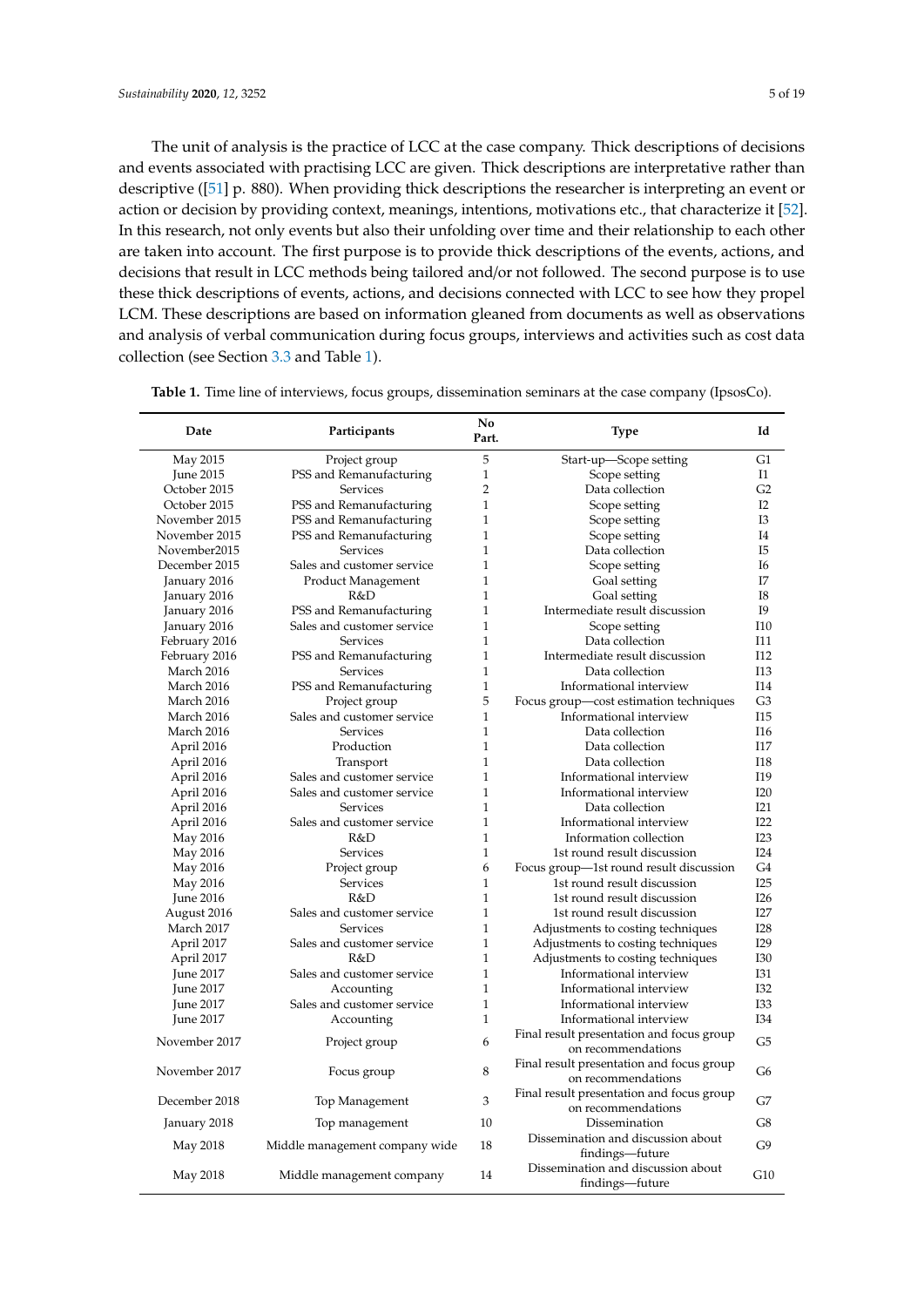Practice theory is used as the analytical lens. LCC is conceptualized as a practice and LCC methods are conceptualized as prescribed or general patterns of LCC practice. The introduction of LCC in an organization is expected to both conform and contest extant practices. Two specific scientific contributions are central to this analysis. The first is the work by Nicolini [\[25\]](#page-17-11), who suggests that when studying practice there should be an appropriate balance between zooming in on the details of the studied practice and zooming out in order to observe the effects of performing the practice on the other organizational practices. Therefore, in the first part of the research, which focuses on understanding the contestation and conformities between LCC practice and extant practice, the researcher kept on zooming in on the details of LCC practice and then zooming out.

To further structure this part of the research and mitigate the risk of leaving out elements of a practice, a second article by Reckwitz [\[12\]](#page-16-11) is used. Although the elements presented by Reckwitz [\[12\]](#page-16-11) i.e., body, mind, objects, knowledge, discourse, individual, and structures refer to routinized practices and not to new practices like LCC, they are still key elements of practices and contribute to maintaining a broad perspective during the analysis.

The second part of this research zooms out of LCC to view its relationship to a specific practice, LCM. The purpose of zooming out of LCC to its relationship with LCM is to identify how the efforts needed to perform LCC, including the process of contestation and conformity to extant practices as described in the first part of the research, will drive, propel, and provoke LCM practice, which is constantly evolving.

#### *3.2. Case Company and Background for Introducing LCC*

IpsosCo was founded in Sweden after the 2nd World War and since then has manufactured and sold the same type of industrial equipment, thus attaining a superior technological knowhow and a strong brand in the global market. Although aftersales services e.g., repairs were introduced as early as the late 1950s, over the last couple of decades IpsosCo also offers PSS through availability contracts. When offering PSS, IpsosCo retains the ownership of the industrial equipment and takes over portions of the customers' activities such as maintenance and operational monitoring which are included in the monthly fee stipulated by the contract. They also have a unit where some equipment returning from a contract is remanufactured and then utilized in new contracts or sold. PSS are a substantial portion of IpsosCo's revenue.

When providing industrial equipment through traditional sale, the focus is on designing and manufacturing as well as achieving the best quality to price ratio at the end of production. The responsibility for the equipment ends when it is sold to the customer. By offering their products as a service and retaining ownership, IpsosCo's incentives shift, as they are responsible for a larger part of the *life cycle*. This change is profound, affecting many aspects such as design, the business model, financial incentives and value creation. Furthermore, it has created a space or even a need for new practices.

Over many years, IpsosCo and the University of Linköping have had joint research projects, master theses and PhD research to explore the phenomenon of PSS. In early 2015, after mapping out the learnings from the joint collaboration over the years, the use of costs and values over the *life cycle* in order to improve the LCM of the PSS was identified as a crucial next step. IpsosCo financed a joint three-year research project with Linköping University called "Analysis of Life Cycle Costs and Values to Improve Life Cycle Management."

As part of this project, LCC was introduced as a practice with the help of researchers. The purpose of introducing the LCC was to:

- Understand in detail the change in the cost structure and cost drivers between PSS and business-as-usual;
- Compare the LCC for various offerings for the same or for different customers;
- Identify uncertainties;
- Identify additional ways of using LCC to improve LCM.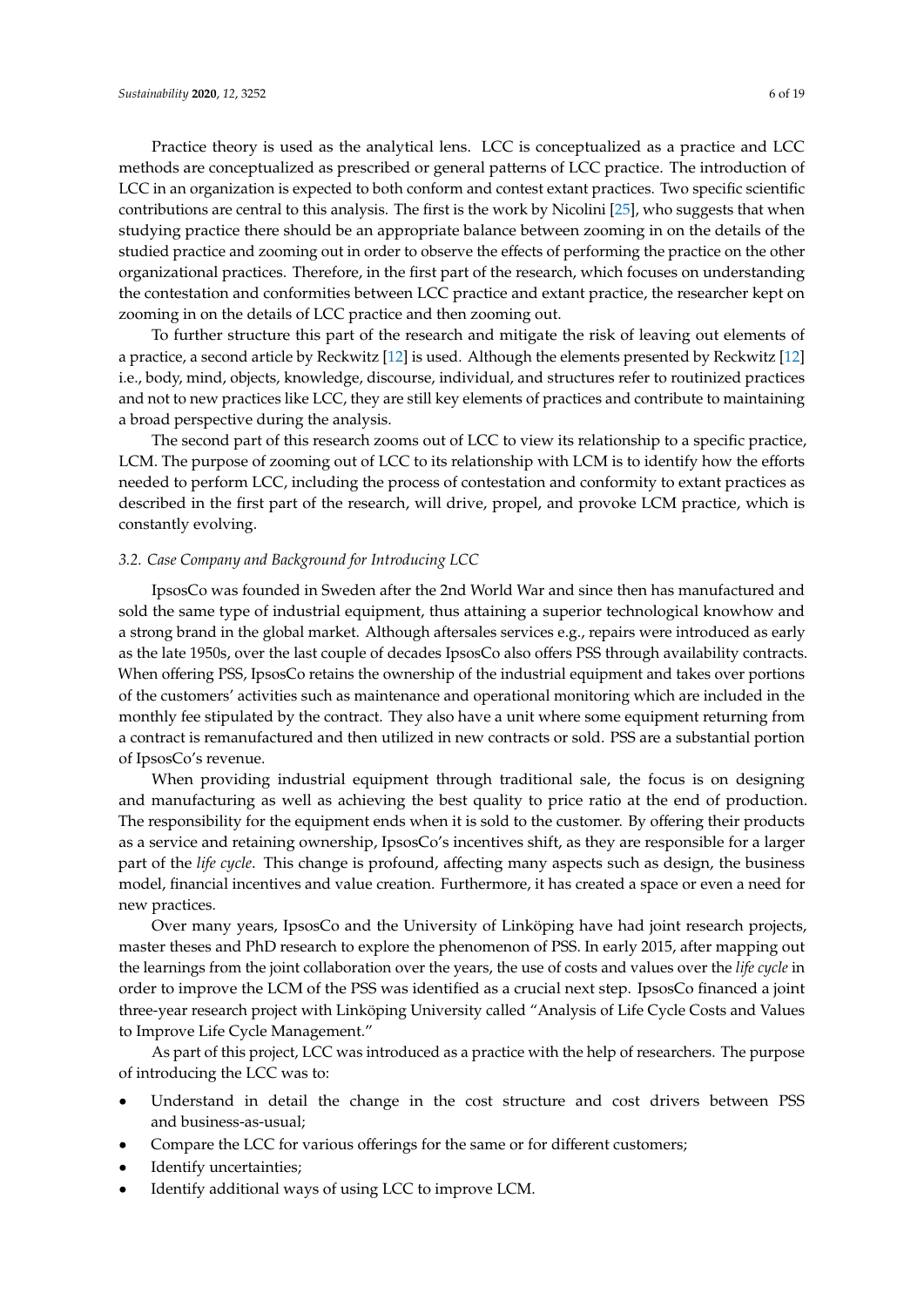The project and subsequently, the LCC were initiated by top management who also became the board of the project. There was a project group consisting of 5 to 6 key persons from R&D, product management, services, sales and customer service, and PSS and remanufacturing. There were some changes in members because of people changing jobs and at one point, a member was added. In total, 24 members of staff were interviewed or joined the focus groups and over 50 were involved in the project by joining the final dissemination seminars and follow-up discussions. The research was both participatory and action oriented.

LCC was performed for several types of product service combinations as well as customer segments. A timeline of activities is given in Table [1.](#page-4-0) The first round of LCC results was calculated by May 2016 and discussed in focus groups and interviews and subsequently, developed further. The final LCC results were ready in August 2017. After this, three focus groups were held to assist the researcher in interpreting the results and deriving recommendations. Three dissemination seminars were held to spread the results and recommendations and also to provide the participants with time to discuss the findings and future directions.

#### <span id="page-6-1"></span>*3.3. Data Collection and Analysis*

# 3.3.1. The Role of the Researcher

The researcher had a central role in practising the LCC at the case company. The researcher was responsible for, among other things, arranging the meetings, performing the calculations, collecting data, and leading the process of deriving recommendations. However, everything was done in collaboration with members at the case company. Methodological decisions such as cost estimation techniques, cost inventory compilation, prioritization of topics on which to obtain complimentary information, level of ambition and the identification of individuals to attend an activity were guided by the project group, the board of the project and by other members of staff. For example, the cost inventory went through multiple reviews and was updated even 1.5 years into the project.

#### 3.3.2. Documents

A range of documents was examined by the author such as sustainability reports, previous research projects with the university, and information on the website to understand the IpsosCo and the *life cycle* of its PSS. Documents were also used to obtain information used in the LCC e.g., excel files, emails, and contract estimation parameters. A final category of documents included the written documentation of the practice e.g., minutes of meetings, notes from observations, project reports, and emails with comments.

# 3.3.3. Interviews, Focus Groups, Activities, and Dissemination Seminars

As shown in Table [1,](#page-4-0) interviews and focus groups were conducted over an extended period of time and included a broad set of respondents and various types of themes related to LCC e.g., scope and goal setting and data collection. In most cases, the interviews were semi-structured [\[53\]](#page-18-13) based on an interview guide or list of topics to be covered. As recommended by Patton [\[54\]](#page-18-14), the focus groups included 6–10 participants. Most of the interviews and focus groups were recorded and stored digitally and selectively transcribed [\[53\]](#page-18-13). Minutes were written directly after the majority of interviews and focus groups and then given to a company representative to review and confirm.

# <span id="page-6-0"></span>**4. Results on Contestation and Conformity between LCC Practice and Extant Practices**

In this section, the ways in which the practice of LCC was found to contest and conform to extant practices at IpsosCo are described as well as the outcomes of these contestations or conformities that lead to both formal and informal decisions of how LCC was practised i.e., methodological decisions. Although the findings are thematically organized according to the elements of practice described by Reckwitz [\[12\]](#page-16-11), this categorization is based on what the researcher perceived as the strongest element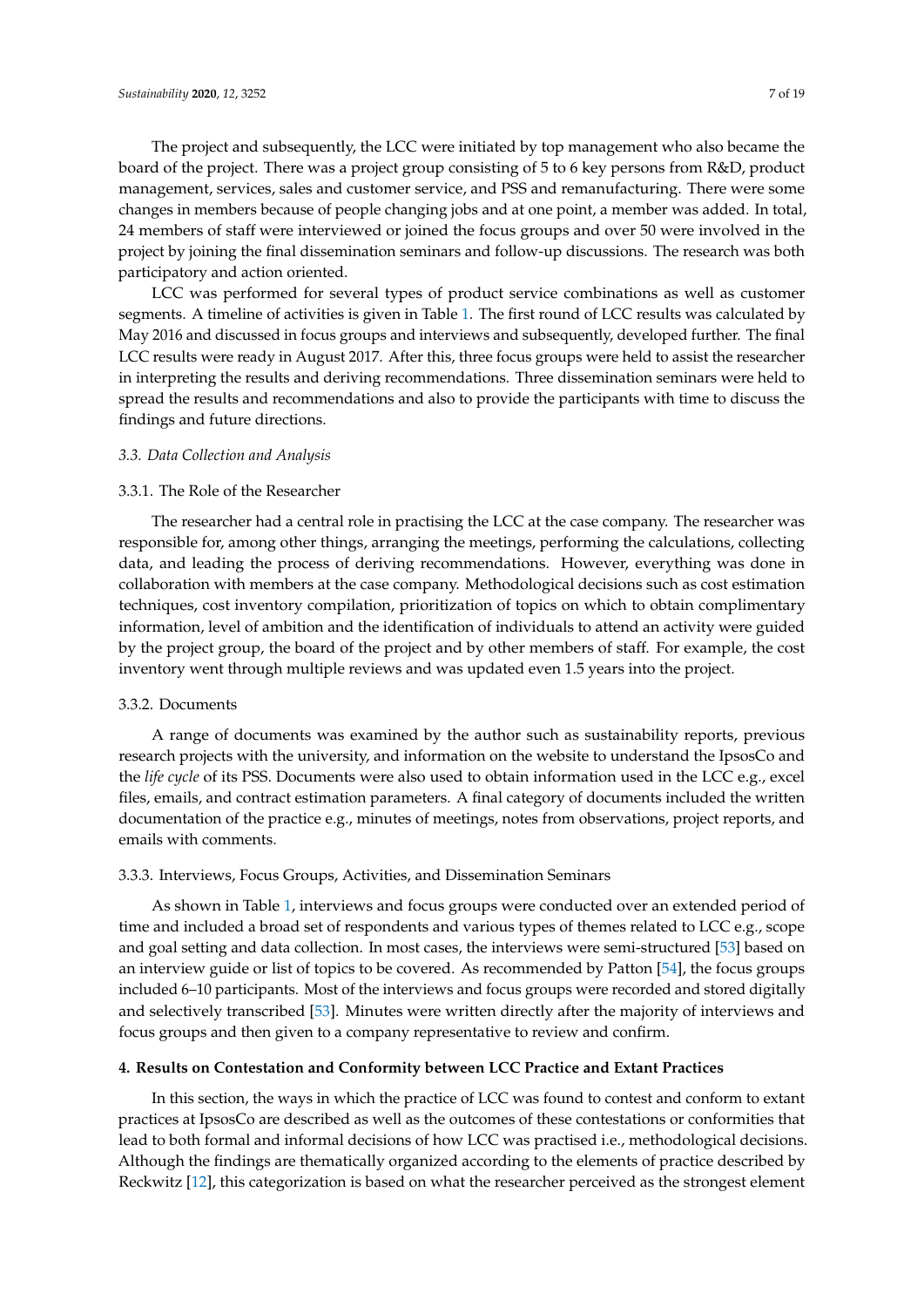in an event because as Reckwitz points out, the elements are interconnected and *cannot* be reduced to a single element. This interconnectedness also means that the results in this section cannot be completely separated from the results of LCC's relation to LCM in the next section.

#### <span id="page-7-0"></span>*4.1. Body of the Individual*

Extant practices include *"routinized bodily activities"* e.g., writing, talking, and even mental and emotional activities which happen in the body [\[12\]](#page-16-11). At the outset of the project, the project group, consisting of key persons from different departments was assembled and they met in person (G1). Although the description of the task was easily understood and the meeting (G1), which included scoping, ran smoothly, at the end of the meeting the group requested an email from the CEO stating the purpose of their participation. At this stage in the proceedings, this rather superfluous request was most likely the result of a reaction to a new bodily activity i.e., it was a "physically unusual" event to be sitting in a meeting room with specific individuals that do not usually meet, rather than a lack of understanding regarding the task or an inability to discuss with each other. The request is regarded as superfluous because the project and the team had been initiated and assembled respectively by top management and documentation had been provided and the meeting reached its goal. After the third meeting (G4) and despite the absence of the email from the CEO, the request did not appear to be deemed so urgent possibly because the meetings had started to become routine.

There were though other instances when the bodily activities involved in LCC were almost identical to other practices. For example, during the six data collection meetings (G2, I5, I11, I13, I16, I21) and follow-up calls with the individual assigned the task of collecting the bulk of the cost data, the researcher had the opportunity to observe this activity and ask about its compatibility with other routines. Cost data collection for the LCC was similar to the everyday routines of generating cost reports and answering ad hoc queries or filling in excel files related to costs requested from any part of the large organization.

#### <span id="page-7-1"></span>*4.2. Mind of the Individual*

Extant practices also include *"routinized mental activities"* defined by the individual's understanding and interpretation of the world, desires, and emotions or knowing how to practise something [\[12\]](#page-16-11). In order for someone to perform a practice i.e., LCC, the mind and body of the individual need to align to the patterns of this practice i.e., LCC method. The mind of the individual and collective knowledge cannot be easily distinguished and categorized; therefore, the categorization described here is by no means absolute.

The first time LCC was introduced to an individual i.e. during the very first meeting of the project group (G1) and subsequent individual meetings with them (I6–I8, I10) as well as during interviews (I1–I3, I27, I31–I34) and data collection activities (I5, I17, I18) with other staff members it was clear that the concept of LCC is easily understood. Most of the people interviewed had encountered this term before i.e., during their higher education, or even through work experiences. Therefore, although they had not practised the routine per se, the mental pattern, at least on the surface was familiar, and when it was not, then the familiarity of the monetary metric made it easy to comprehend giving at least a starting point from which to align with the pattern of practice.

Despite this apparent basic understanding, during the six data collection meetings with the same individual (G2, I5, I11, I13, I16, I21) it became clear that the mental pattern for finding the specific costs differed greatly from the existing cost data collection patterns. This is the main reason why six data collection events were needed and not just one or two.

As the project progressed and especially in the focus group in May 2016 (G4), it became clear that the knowhow of enacting the practice was based on diverging individual interpretations. Long discussions centred on issues that were understood or interpreted differently; one of which stands out particularly: that of the understanding of the *life cycle*. One individual considered the *life cycle* as only the first contract (product manager), two individuals included subsequent contracts with the same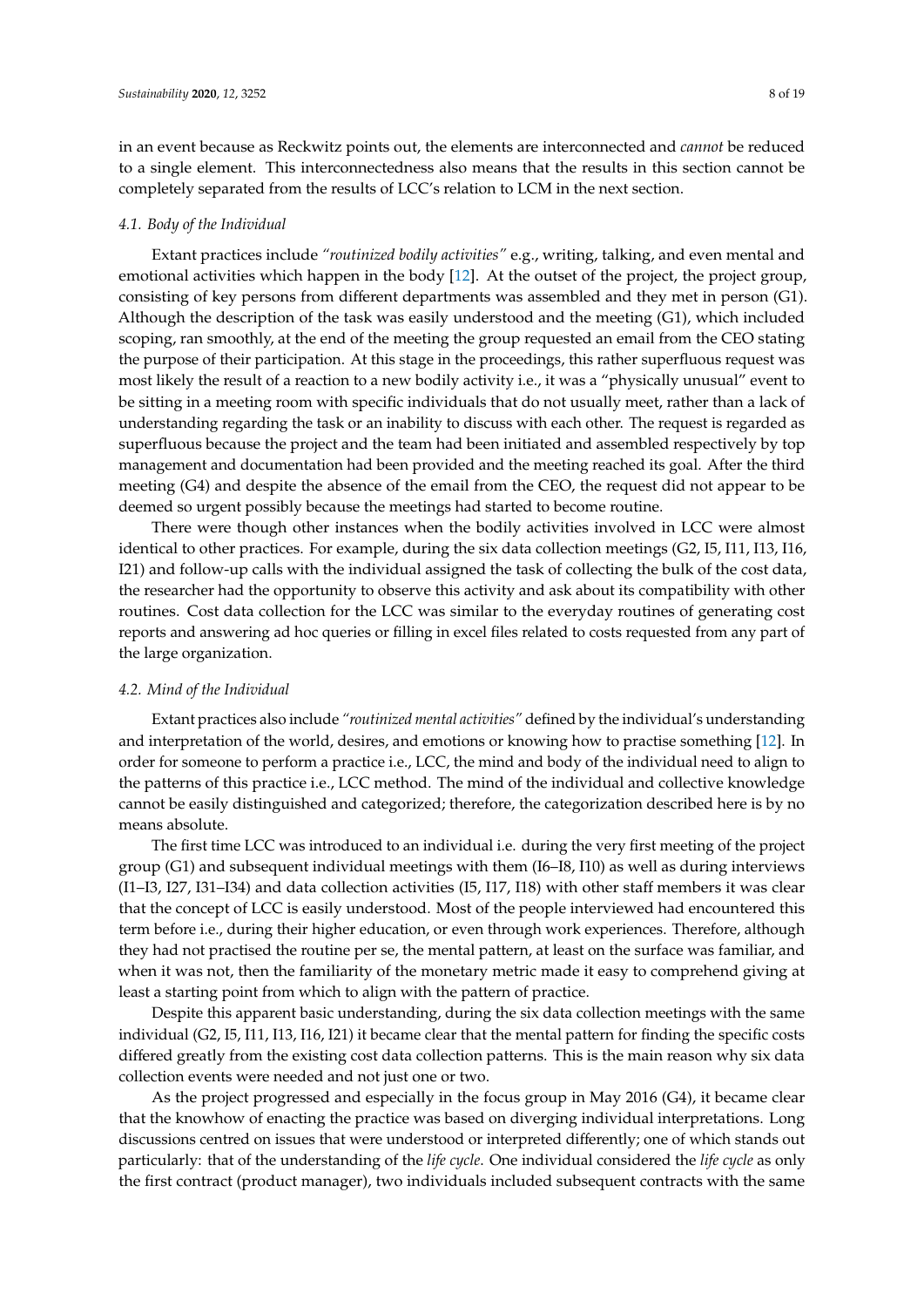customer (service managers), and one individual all contracts even after remanufacturing (regional sales director of new and remanufactured offerings) while another offered no opinion (R&D). This perspective of the *life cycle* coincided largely with the areas of responsibility that they had in other practices they performed. This observation is in line with practice theory where an individual generally understands a practice in the context of other practices (s)he carries out.

#### <span id="page-8-0"></span>*4.3. Objects—Material and Symbolic*

When a practice is carried out, specific things including documents and images are used in a specific way e.g., a microphone not only amplifies the voice but also gives the person holding it the authority to speak. Objects therefore, both enable and limit the bodily and mental elements of practices [\[12\]](#page-16-11). Materiality is a central concept in practice theory, as it is often through objects that a practice can be systematically reproduced [\[15\]](#page-17-2). In this section, both material and symbolic objects are described.

A central object in the LCC practice was the product itself. The object of the LCC analysis was a PSS, but the product had the prominent position e.g., only costs directly connected to the product came to participants' minds when brainstorming the cost inventory (G2, G3, I2, I3). Service was a secondary object of concern subsumed by the object that historically has had a greater significance. For example, based on interviews with sales managers and rough calculations (I6, I15, I19), the costs of selling and negotiating with the customer were found to be both significant and case specific but nevertheless, the central standpoint was that these are necessary costs as are overhead costs and are not directly connected to specific products. Therefore, they are (and should be) managed in a different way and not as part of LCM. This understanding was also reflected in the organizational scheme, as the sales companies were subsidiaries to the main company and in the data system that allocated these costs to departments, customers, or overheads. This standpoint can be summarized by the following statement:

"this is not how we slice the cake . . . trying to allocate these costs (sales and customer costs) to products will be more effort than doing the LCC". (I19)

The second object that constrained the mind was the company itself. The general assumption was that costs owned by the company should be included, thereby equating LCC with the total cost of ownership. The physical walls of the organization become the mental walls of the practice. Therefore, many stressed the importance of also calculating customer costs for improved LCM but as a separate calculation. Ergo there is an understanding of "our *life cycle*" versus "their *life cycle*" rather than the product's or PSS's *life cycle*. Although the purpose of LCC was LCM, which has inherent environmental objectives, nobody suggested using *environmental LCC.* Environmental LCC includes internal and external costs that are expected to be internalized, covered by all actors, and recommended for LCM [\[19](#page-17-6)[,32\]](#page-17-18). The researcher did not bring up the topic, as she perceived it to be possibly too far away from the individual's understanding of LCC.

A third and crucial group of identified objects were the documented interim and final LCC results and project deliverables including reports, minutes, presentations, pie charts, and other images. The results from the first round of calculations, shown only to the project group (G3, G4) and some interviewees (I17, I24–I27, I34) were surprising to many of them. One interviewee expected production costs to dominate more (I17); two project members were surprised that operational costs for similar types of products and intensity of use differed greatly at different customer sites (G4). Another project member was concerned whether all costs had been included because (s)he expected operational costs to be higher (G4). The final round of results, when shown to top management (G7, G8) and in the dissemination seminar (G9, G10), was also met with some surprise and lively discussions ensued despite many claiming that they had no predetermined expectations.

Of course, these reactions show how individuals interpret LCC results differently but the point of presenting these research findings in this section is to demonstrate that the LCC results are objects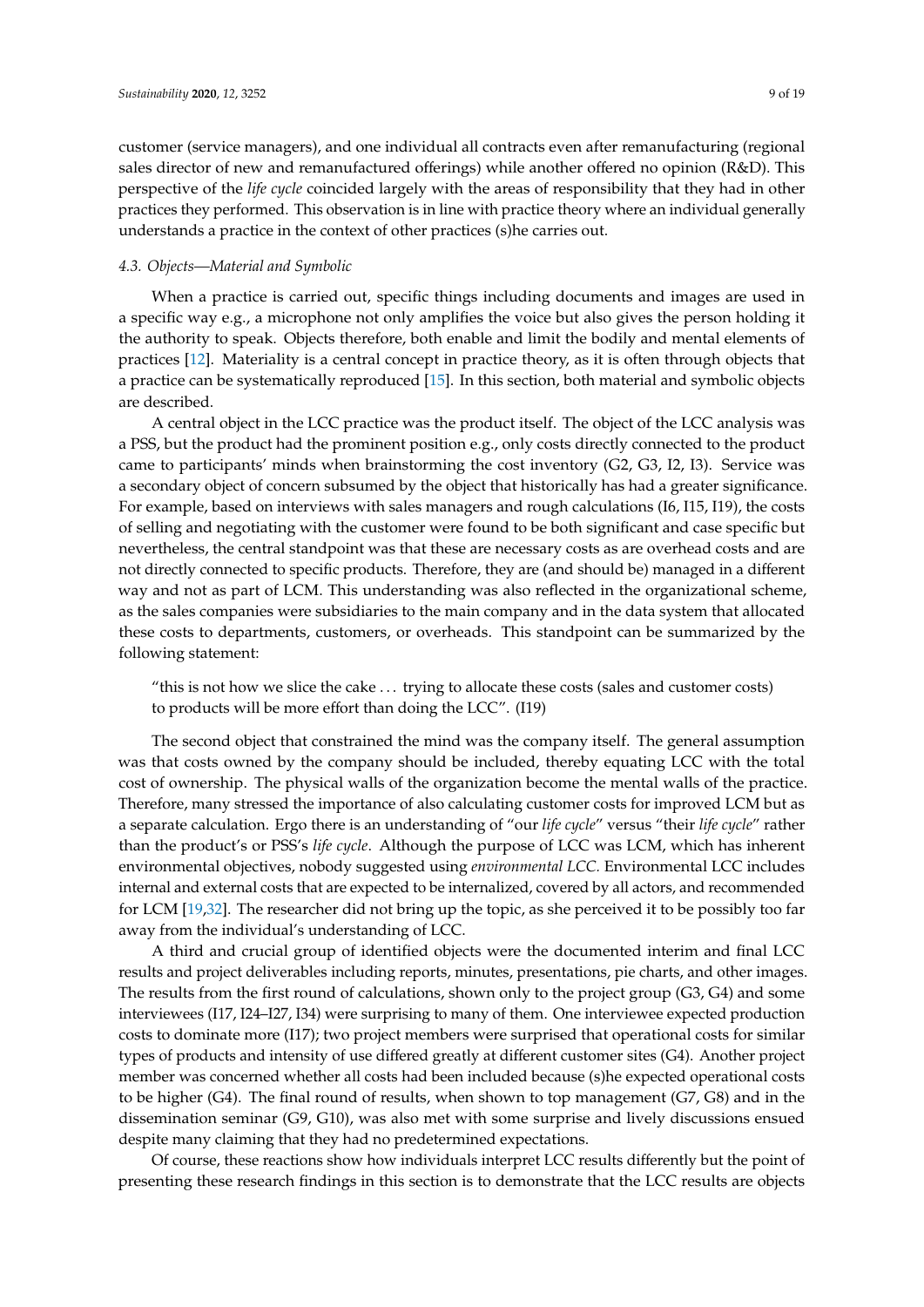that both create the conditions for reproducing LCC practice and demonstrate the inadequacy of extant practices.

More specifically, the results helped to concretize and visualize the *life cycle* idea in the company firstly, by putting *life cycle* stages on the same pie chart e.g., production and operation. Therefore, these images, which initiated the biggest interest during the dissemination seminars (G7–G10) attended by more than thirty participants, contributed to creating a common understanding of the *life cycle* and the importance of LCM and laying the groundwork for the reproduction and establishment of *life cycle* practices.

Additionally, but equally importantly, the results were not generic but very specific configurations of a product deployed at a specific customer. The diversity of the findings emphasized plurality and diversity of what a *life cycle* is and looks like for different PSS and more specifically, the distribution of costs over the *life cycle*. For a company used to clearly defined production costs that are almost identical for two products in the same category, the objects presented a new perspective of plurality, and initiated a discussion of whether the *life cycle* of PSS can be accounted for and managed through generic models or whether case-by-case decisions should be the focus. As can be seen by the number of dissemination activities, disseminating these objects e.g., reports, charts was considered important.

## <span id="page-9-0"></span>*4.4. Collective Knowledge*

Knowledge is the collective way of understanding, feeling, desiring, and knowing contained in a practice [\[12\]](#page-16-11). Knowledge can be interpreted by the mind of an individual agent but in this section we refer to collective knowledge of the people in the organization. It is usually implicit and grounded in a specific historical and cultural context. IpsosCo has a long tradition of continuous improvement in product development and manufacturing and a strong engineering culture. This has led to a common understanding that well-structured processes and technical knowledge is the foundation of superior products.

This knowhow was the point of departure for practising LCC as a process to be based on sound data and optimized cost models to be universally applied in all cases. This approach, however, became contested when discussing how to calculate residual value (G3, G4, I2, I6, I20, I27, I29). The first option was to use the "book value" based on accounting norms because it was based on a precise and reproducible estimation technique and already calculated for the PSS under study. This argumentation was grounded in IpsosCo's strong engineering tradition. The second option was to use the estimated price in the second hand market. This initiative was strongly supported by the managing director of sales who reasoned that the "market value" is in many cases higher than the "book value" at the end of a contract. S(he) also reasoned that it is a better measurement to use for managing the *life cycle* because it captures the trade-off between higher service and production costs and profits over the *life cycle*. This is exactly the type of trade-off that could contribute to resource efficiency, prolonging the *life cycle* of products, and even increase IpsosCo's profitability [\[42\]](#page-18-3). Additionally, another interviewee mentioned that keeping "market value" high will lower IpsosCo's risk in the event that the customer breaks the contract early. The "market value" though, is very hard to estimate and veiled in uncertainty so the "book value" was used, although everybody understood the importance of using "market value" in LCM. This was echoed by the board of the project who were additionally slightly concerned that the harmonized way set up by lawyers and accountants to calculate the "book value" could be undermined by introducing other measurements.

This example is indicative of the tensions that arise from applying the old knowhow of extant practices, unaltered to the new practices of LCC and LCM. Knowing is also feeling and desiring and in this case, part of this knowhow is an expected level of control and a desire for countable knowledge derived from precise and reproducible measurements. This approach cannot support LCC and LCM because there is a lack of *life cycle* data and many factors that influence the *life cycle* which are out of IpsosCo's control and area of jurisdiction e.g., customers' behaviour and the operational environment.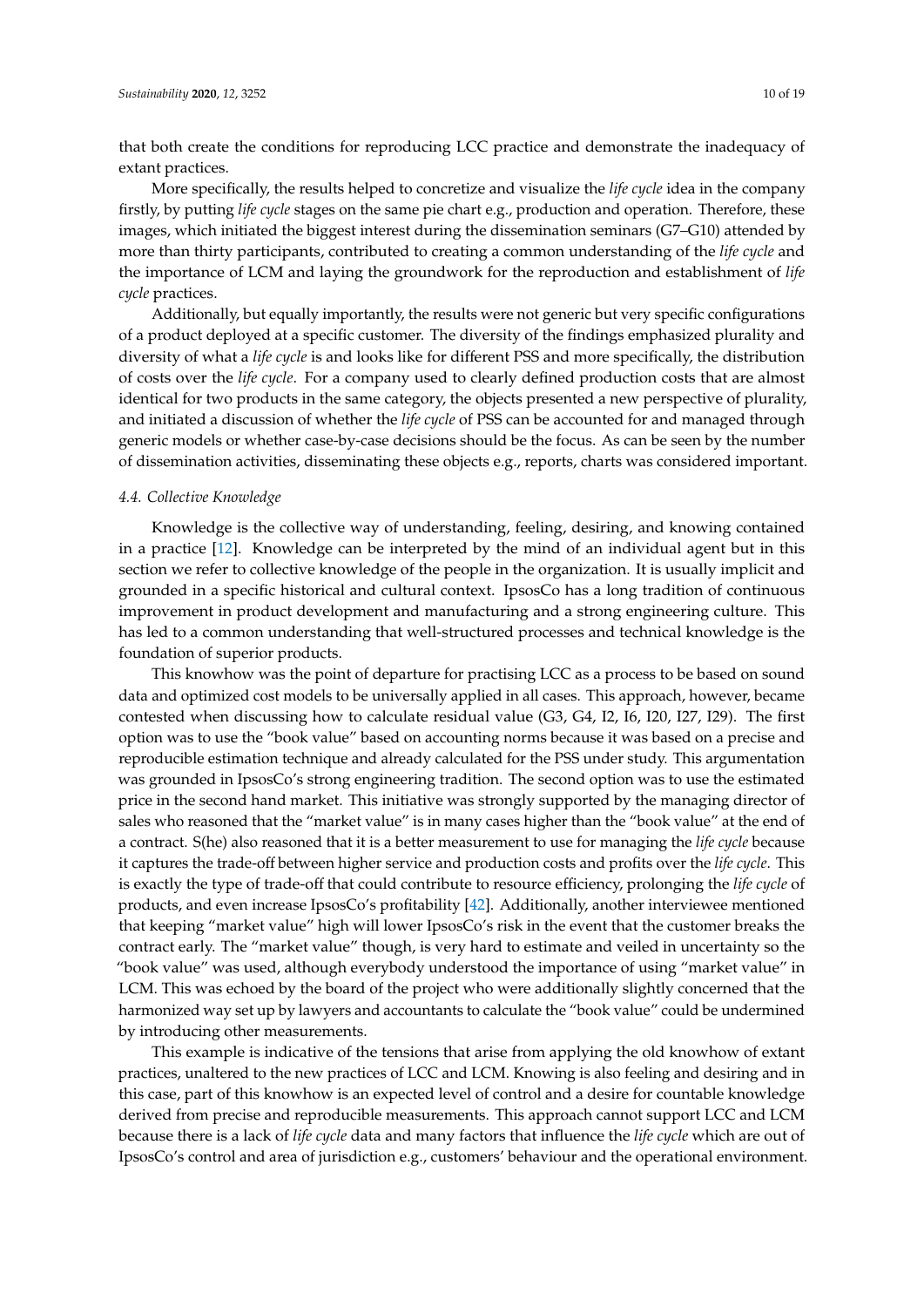This was obvious because a large number of the interviews focused on estimating costs because not enough data was available as well as trying to understand what factors influence the costs.

Technological developments will make more data available and it is possible through business 443 Technological developments will make more data available and it is possible through business model changes e.g., automation and stronger contracts to gain more control over the influencing factors but it might be many years if not decades before IpsosCo can conduct LCC and LCM in line with their current knowhow. It remains unresolved if LCC and LCM will be practised sub-optimally with the current understanding, desires, and wishes or in a new form or if IpsosCo will postpone their practice until technology and automation catch up. This trilemma is depicte[d in](#page-10-0) Figure 1.

<span id="page-10-0"></span>

**Figure 1.** Possible knowhow when practising life cycle costing (LCC) and life cycle management (LCM).

# <span id="page-10-1"></span> $450$  Figure 1. Possible knowhow when practice costing  $\sim$ 451 (LCM). *4.5. Discourse—A Common Denominator*

described in Section [4](#page-6-0) are a direct result of observing and participating in discourse, so it would be possible to categorize most findings as discourse practices. However, the aim is not to analyse each discourse practice of LCC but LCC as practice. Therefore, it is important to point out that the practice of discourse involving diverse individuals (G1, G3–G6) was crucial to many aspects of LCC practice e.g., scoping and costing techniques for LCC. Discourse is a type of practice [\[12\]](#page-16-11). Discourse is a part of LCC practice and most of the findings

During the discussions (G3–G6) it was revealed that common meaning was not always ascribed to particular words. This was the case in two types of instances. The first was when different meanings were ascribed to a word by different groups within IpsosCo and the second was when IpsosCo ascribed a different meaning to a word than that ascribed by the broader public. The most notable example is the compound word "*life cycle*" perceived differently within the company and at variance with the ISO definition (G3, G4). A more mundane example was a "cost code" for service technicians that is understood and used slightly differently in two different countries (I22). The practice of LCC and LCM will need to be supported by language, which is commonly understood throughout IpsosCo, regardless of the department or daughter, or sister company one is employed in. Common meaning of words will not only influence the practice of LCC but also the dissemination of the results and its influence on LCM.

> Language is also performative and the word *cost*, which is central to LCC, has negative connotations, thus connecting the *life cycle* idea to a negative concept rather than a positive idea like value or revenue. An indicator of this is that although LCC can include the calculation of revenue [\[19\]](#page-17-6), when this was suggested by the researcher, it was initially questioned by members of the project team.

> Discourse is also a means to act and opportunity for discourse has to be provided; therefore IpsosCo and the researcher agreed that the dissemination seminars would include time for the participants to discuss LCC results and practice.

## <span id="page-10-2"></span>*4.6. Individuals—The Role of R&D Engineers*

Individuals carry out practice, and each develops an understanding of a practice based on how the body and mind have been shaped through performing and being performed by all the practices the individual carries out [\[12\]](#page-16-11).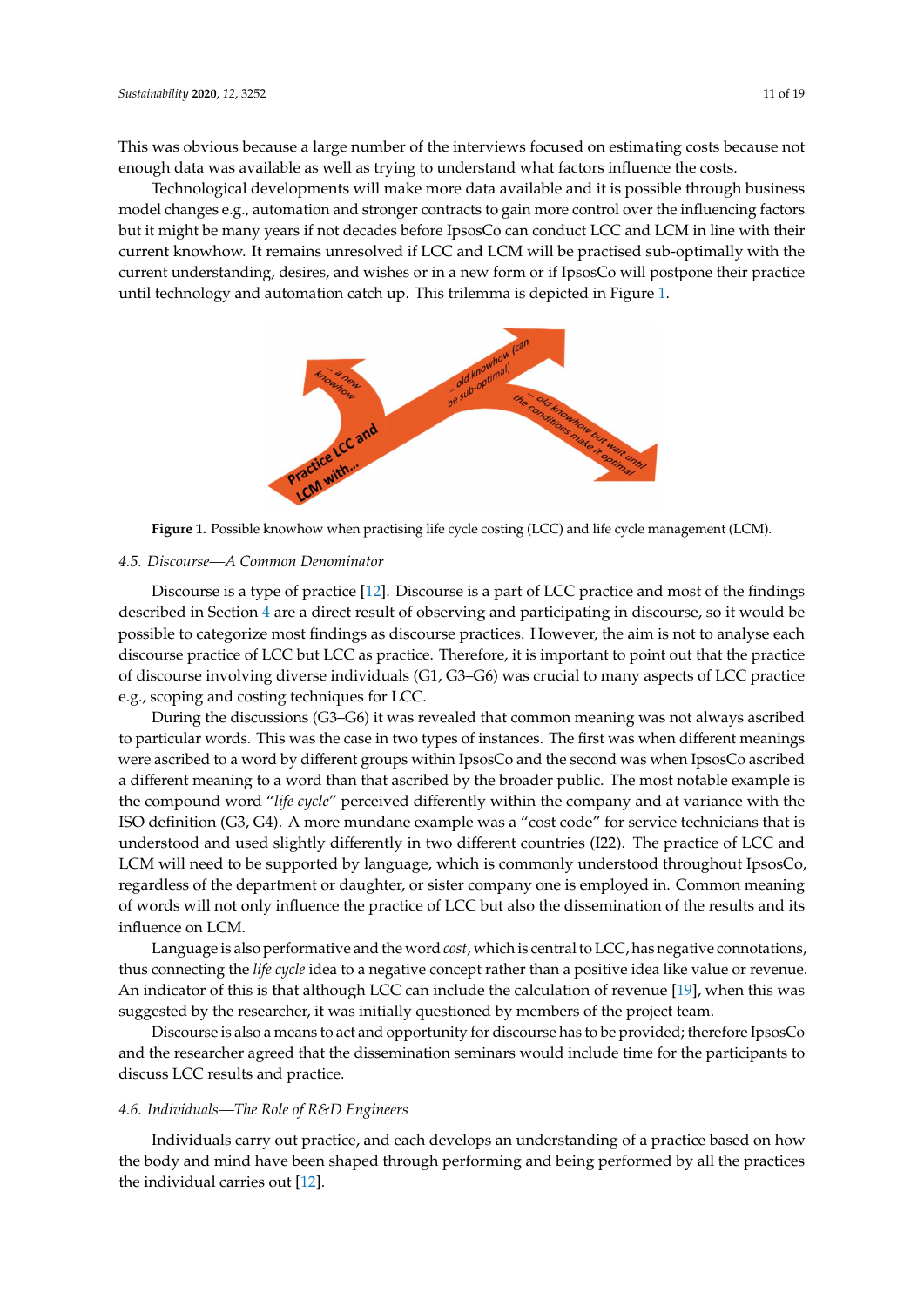Individuals perceived the importance of practising LCC differently. Out of the project team, two members strongly supported the initiative by going out of their way to facilitate its progress by identifying key persons, establishing contact with them, and motivating them to get involved. The others simply did what was expected. To identify the amalgam of practices that motivated this behaviour goes beyond what was explored or could be observed within the project.

During the last two focus groups (G5, G6) where LCC results were used to discuss recommendations for LCM and the dissemination seminars (G9, G10), members from R&D took leading roles; they also lead the process of formalizing the structures in order to establish LCC. From the transcripts, three reasons can be identified. The first is that because of offering PSS, R&D has identified a need for tools like LCC because they conceptualize LCC as a tool that helps them understand the trade-off between design decisions and *life cycle* costs (at least until the end of the contract) instead of production costs. The second reason is that R&D uses tools and methods and therefore, LCC practice coincides with their perception of how to perform practices. From these two findings, it can be concluded that the practice of design strengthened the legitimacy of LCC practice.

The third reason cannot be derived from practice theory but is associated with Czarniawska's *action nets*, which are emerging in the R&D department as stabilized connections. The efforts of the R&D are further discussed in the structure and processes section.

# <span id="page-11-0"></span>*4.7. Structure and Processes*

Although Reckwitz [\[12\]](#page-16-11) focuses on the routine structure, he also discusses the temporal nature of structures and routines and their dissipation or rupture when a crisis occurs as well as discussing the inadequacies of the practice and the individuals' knowledge to meet the needs when in such a crisis.

LCC was introduced by top management with the help of researchers because of such an identified rupture; the extant routines are not centred on offering products as a service but rather on the sale of products. LCC was introduced at IpsosCo as a practice and this whole research focused on addressing how this practice contested and conformed to extant practices. However, this top down action from management coincided well with the local understanding at R&D level that the extant routinized practice of R&D needed altering because of the PSS. This is why R&D initiated a follow-up project between 2018–2020 to include LCC and other learnings from the project in the R&D processes. However, practising LCC created other ruptures, as mentioned in Section [4.3.](#page-8-0)

#### *4.8. Discussion*

Although presented in independent chapters the elements of practice are deeply interrelated and causality for all findings described here can be linked to more than one element. Even Reckwitz [\[12\]](#page-16-11), whose basic elements are used to structure the analysis, warned against trying to reduce a practice to its elements. Therefore, the elements are not used or recommended as a framework, they are used to keep the researchers perspective broad and to structure the results. The categorization is based on what the researcher interpreted as the strongest element in an event.

Some of the individual findings have been confirmed by other authors. For example, Palo et al. [\[12\]](#page-16-11) used practice theory to investigate offering PSS and also found that the materiality of the product subsumes the service. Lack of data for LCC has been identified as a barrier [\[8–](#page-16-7)[10,](#page-16-9)[21\]](#page-17-8) but the findings in this research expose a hesitancy to find data and develop estimation techniques because they may come in conflict with extant costing practices.

Gluch et al. [\[6\]](#page-16-5) found that managers working with lifecycle thinking were likely to see fewer hindrances to adopting LCC and this research confirms this and also expands the finding to individuals who also have expertise in working with tools e.g., R&D staff and individuals who are involved in other practices affected by lifecycle e.g., PSS and remanufacturing.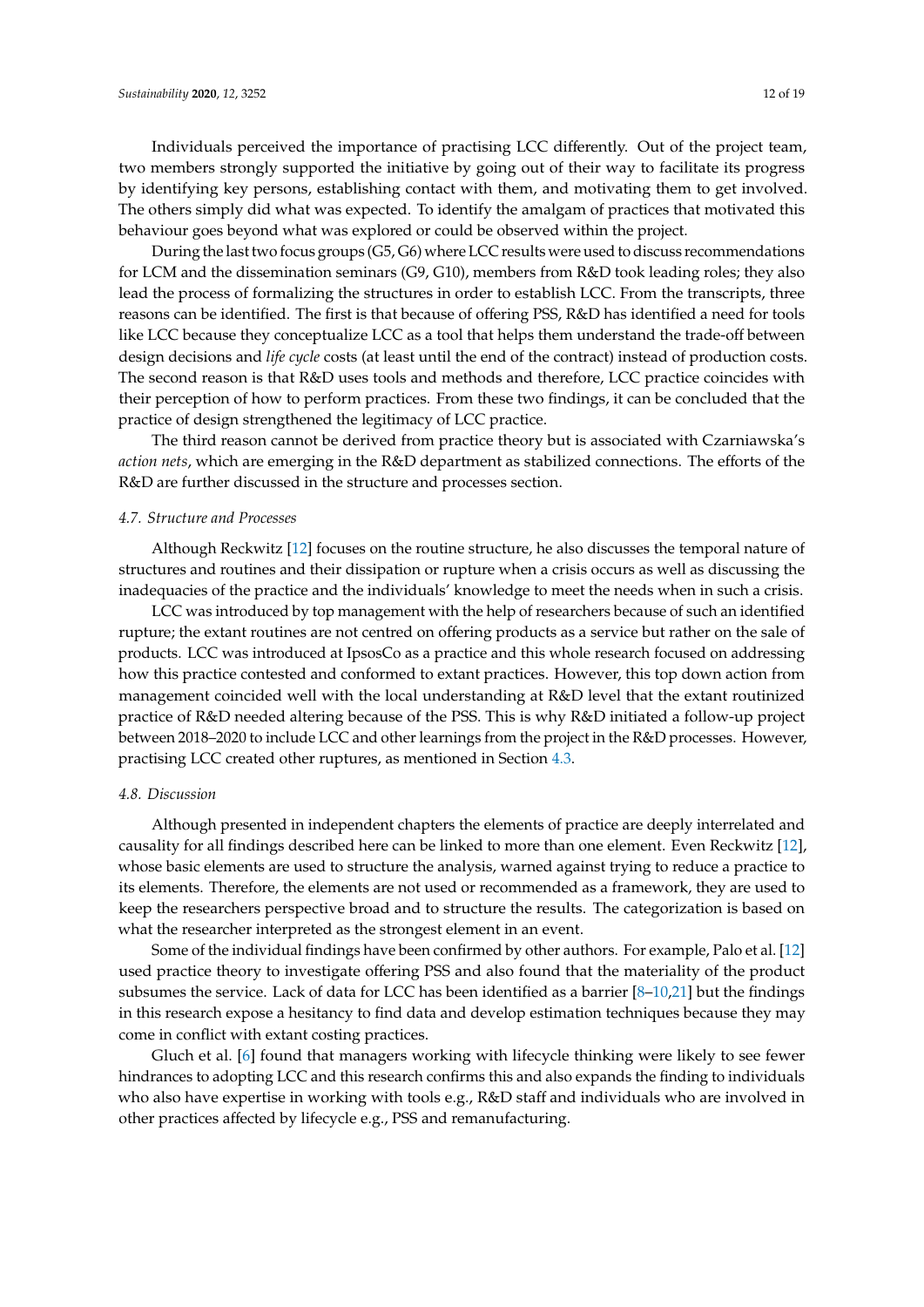## **5. Life Cycle Costing's Relationship to Life Cycle Management**

#### <span id="page-12-0"></span>*5.1. Life Cycle Costing propelling Life Cycle Management*

In this section the findings concerning how LCC propelled LCM or created the conditions for practising LCM are presented. These do not include descriptions of its precise use e.g., as a key performance indicator or to map data insufficiencies.

#### 5.1.1. Background

IpsosCo has developed environmental initiatives and put efforts into being perceived as an environmentally friendly company by publishing sustainability reports since 2013, adopting codes of conduct and various environmental policies. The point of departure for the project also included environmental considerations. The joint letter of intent, which provided the setting for the project, stated that the joint long-term aims of both the university and IpsosCo were:

First, both parties aim at carrying out research with world-class scientific quality contributing to global competitiveness of the Swedish manufacturing industry. The second aim is to enhance the contribution to each party's education ( . . . ). The third aim is to contribute to society both on the regional and national scales in terms of economic growth, job creation, and environmental sustainability.

The description of the project itself used the word LCM repeatedly without, however, including a definition of LCM. LCM was a concept that preceded the introduction of LCC in the case company. Starting from the assumption that LCM is a desired organizational activity that should be practised according to environmental or sustainability considerations and a full *life cycle* perspective, then LCC at IpsosCo was found to propel an emergent LCM towards and away from this ideal practice.

#### 5.1.2. Desired Propulsion

LCC positively propelled LCM in many ways. First of all, the practice LCC may create the conditions needed to introduce and spread *life cycle* thinking as well as highlight a need for LCM. To this end, the results of LCC visualized the plurality of the *life cycles* for different PSS in terms of cost and profit distribution over the *life cycle* and the length of viable life, and generated profit per PSS (Section [4.3\)](#page-8-0). After presentation of these results at the final group meetings (G6-G10) the rest of the discussion was framed by a common understanding of "an eminent need to manage costs and profits across the *life cycle* through LCM." The outcomes of LCC thus legitimized the practice of LCM.

At the level of practice, LCC contests various elements of extant practices, and by doing so aligns or preps them for LCM. To this end, LCC introduces more cooperation and discussion between people from different departments and initiates a process of developing common understandings for LCM (Section [4.1,](#page-7-0) Section [4.3,](#page-8-0) Section [4.5\)](#page-10-1). This is done through discussions about defining the *life cycle* (Sections [4.2](#page-7-1) and [4.5\)](#page-10-1), what activities to include e.g., sales and marketing (Section [4.3\)](#page-8-0), and how to estimate costs e.g., residual value (Section [4.4\)](#page-9-0). Objects are created that further support this process and objects that constrain the process can be identified (Section [4.3\)](#page-8-0). The practice of LCC also creates a forum for meeting other individuals with similar understanding (Section [4.6\)](#page-10-2) and creating a point of departure for building the *action nets* needed to support the spreading of *life cycle* thinking and LCM (Section [4.7\)](#page-11-0).

LCC's elements also conform to various elements of extant practices. Cost accounting is conceptually and linguistically understood in the organizational context and profitability is universally accepted to be of paramount importance and consequently, everyone can relate to it (Sections [4.2](#page-7-1) and [4.6\)](#page-10-2). Because of this familiarity, some data structures exist (Section [4.4\)](#page-9-0), and some individuals have the capability to interpret LCC results based on previous experiences (Section [4.4\)](#page-9-0). Finally, LCC can be connected to other crucial practices such as product development (Sections [4.6](#page-10-2) and [4.7\)](#page-11-0).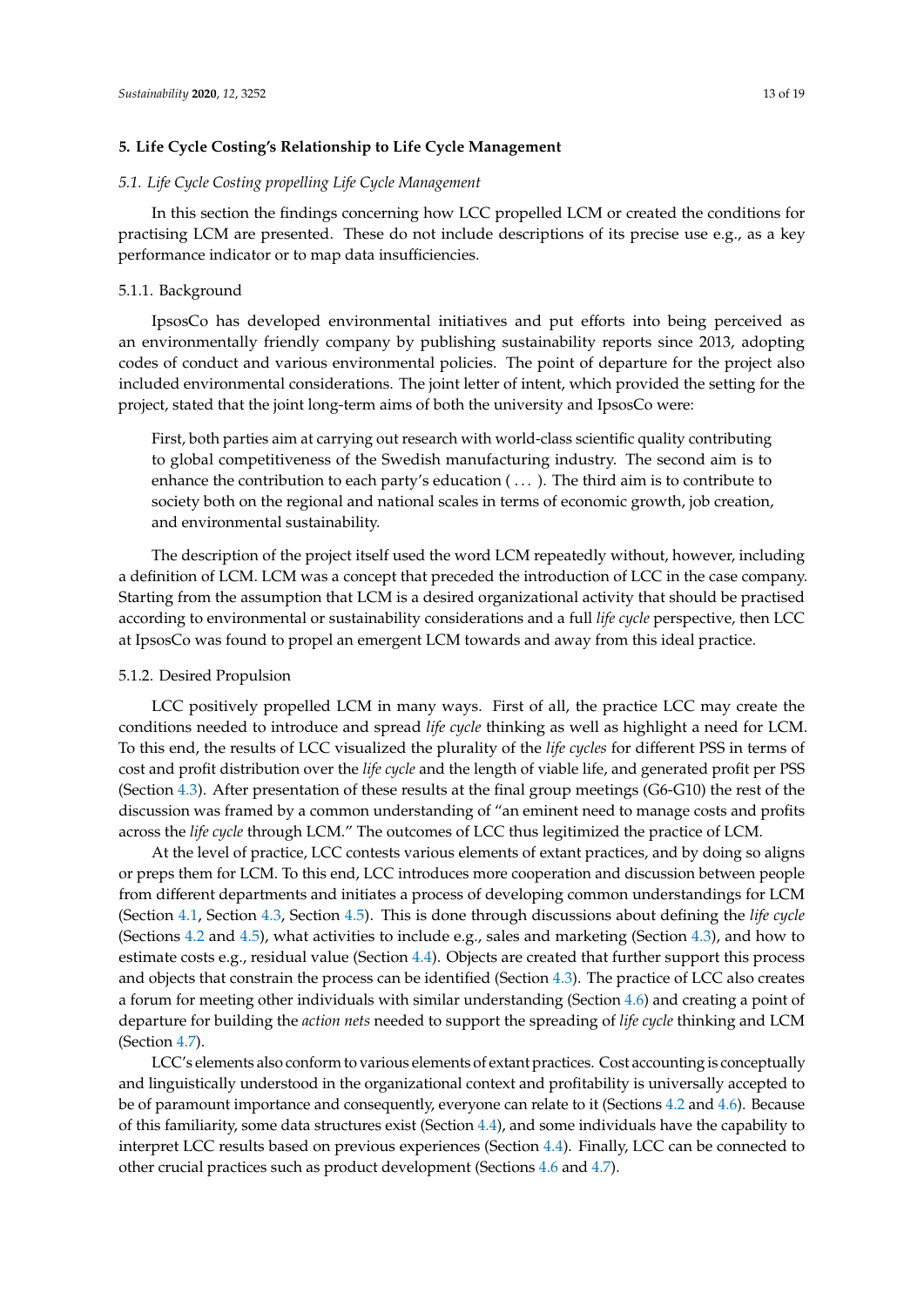This mixture of contestation and conformity makes LCC a very useful *life cycle* practice to introduce at the initial and intermediary stage of an emergent LCM that matures over time.

#### 5.1.3. Undesired Propulsion

There were two ways that LCC was observed to propel LCM away from the idealized practice. The first concerned the understanding of *life cycle*. Defining the *life cycle* according to the task and excluding costs that are either perceived to be identical between compared alternatives or not influential to decision-making, is in line with LCC methodologies [\[30\]](#page-17-16). Moreover, the PSS at IpsosCo can be offered through multiple contracts and can include or exclude remanufacturing. As a result, the individuals at IpsosCo had ample opportunities to lay their own interpretation on the length of the *life cycle* and the activities to be included (Section [4.2,](#page-7-1) Section [4.3,](#page-8-0) Section [4.5\)](#page-10-1). Notably no one suggested setting the moment the product reached a recycling facility as the boundary; therefore, all suggestions were of the *narrow* variety. The question is whether this *narrower* definition of the *life cycle* in LCC will provoke a *narrower* understanding of the *life cycle* in LCM. It may also strengthen and legitimize an already *narrow* definition of the *life cycle* in LCM or have no effect at all. If LCM is emergent and situated in *life cycle* practices as Nilsson-Lindén et al. propose [\[22\]](#page-17-9), then LCC can propel LCM toward this *narrower* view of the *life cycle* and this was observed at the case company.

A second way that LCC might propel LCM away from its idealized conceptualization concerns the understanding of "environmental burdens." LCC aims at cost savings of resource such as materials, energy, transport but also human resources [\[29,](#page-17-15)[30\]](#page-17-16). One of the aims of using LCC in LCM at IpsosCo was to reduce the resource use across the *life cycle*, not only for cost saving reasons but also for environmental burden reduction. This sentiment was not only expressed by the board but also by the project members. The hitch is that many environmental burdens are neither exclusively related to resources nor covered by LCC (even if applied to the whole *life cycle*) and prices are not indicative of "environmental burden" because they do not include externalities [\[19](#page-17-6)[,40\]](#page-18-1). LCC can propel an understanding of LCM centered on resource efficiency, which does not include the breadth of environmental burdens.

These two ways of propelling LCM labelled here as "undesirable" might not create any problems when managing the *life cycle* from a business perspective, similar to PLM (see Section [2.3\)](#page-3-0), but could potentially negate the goal of environmental improvements associated with LCM due to burden shifting and sub-optimization or exclusion of crucial environmental burdens [\[55\]](#page-18-15).

#### *5.2. Life Cycle Costing, Life Cycle Management, and Other Practices*

LCC is just one of the practices e.g., LCA or design for the environment that propels LCM [\[22\]](#page-17-9). It is the net force of these practices, and not just LCC, that will define LCM in any given moment. LCM is performative and therefore will also propel LCC, in a two-way process. For example, a central vision in IpsosCo's sustainability reports is "eliminate waste" which is strongly grounded in resource efficiency. This understanding can reinforce the understanding in LCC of costs as resources; their joint force can increase the potential of other environmental actions being sidelined in LCM.

Another example relates to PSS. By offering PSS, the incentives of LCM are aligned with the companies incentives by giving it more or full responsibility of the *life cycle* [\[42](#page-18-3)[,56\]](#page-18-16). At IpsosCo this is partially true for the first and second life. What happens if the product has more than two lives? Then LCM and business incentives are no longer aligned. Therefore, PSS that now propels and legitimizes LCM, might later constrain LCM. PSS also plays an important role in highlighting the service aspect of the offering, which as discussed in Section [4.3.](#page-8-0) is often of secondary importance to the product, thereby supporting the mental patterns needed for LCM.

Although this research did not investigate in depth other practices' effect on LCC and LCM, it is important to note that they exist.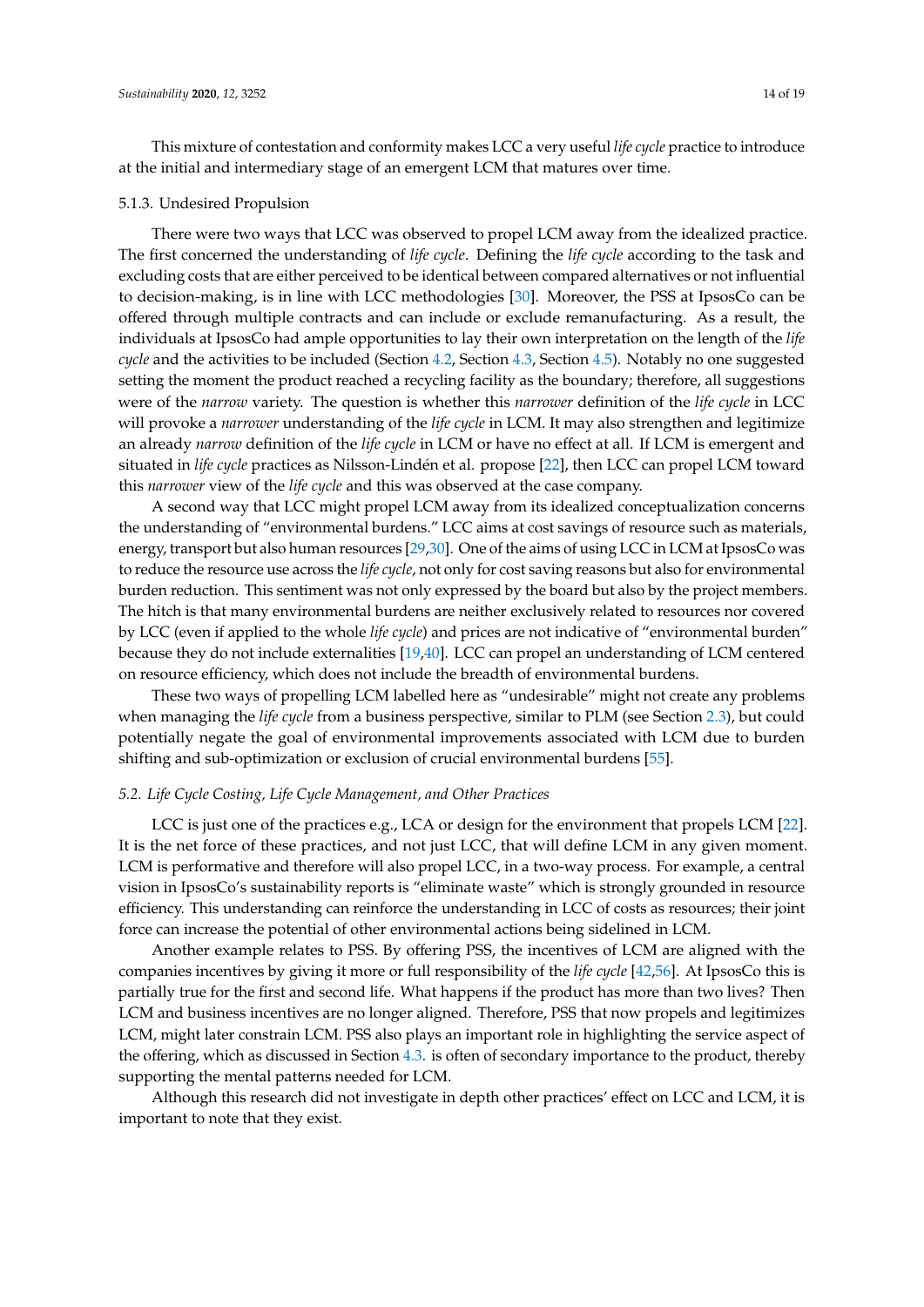# **6. Concluding Discussion**

#### <span id="page-14-0"></span>*6.1. Theoretical Contributions*

The point of departure for this article is to understand why despite the proliferation of LCC methods, LCC is neither widely adopted by industry nor practised according to these LCC methods i.e. practitioners excessively tailor LCC methods. To do this, LCC is conceptualized as a practice and LCC methods are conceptualized as prescribed or general patterns of LCC practice. According to practice theory, a new practice will contest extant practices [\[14,](#page-17-1)[15,](#page-17-2)[17\]](#page-17-4).

Based on a case study where LCC was introduced as part of an ongoing LCM effort, this research describes different instances where LCC contested and conformed to extant practices and the outcome of this contestation and conformity defined how LCC was practiced e.g., scoping, goal setting, cost inventory creation, cost estimation technique selection and interpretation. Although researchers know and even encourage practitioners to tailor LCC methods to meet the goals and objectives of LCC [\[30\]](#page-17-16), it is exposed here that tailoring also happens as a result of its contestation and conformity to extant practices and not only because it is the best way to meet the goals and objectives.

This conceptualization of LCC not as a tool, which is universally applied and implemented according to a prescribed methodology but as a practice performed by social elements emphasizes its plurality and case specificity. This plurality highlights a challenge, namely that if the practice of LCC diverges too much from the prescribed or general pattern of practice i.e., LCC methodology, then the LCC might not be effective in fulfilling the aims that it was meant to fulfil. For example, at the case company, there were tensions whether to use "book value", which is commonly used for their costing accounting, or "market value", which is recommended by the LCC method, as an estimate of residual value (Section [4.4\)](#page-9-0), this decision has profound effects on the LCC results.

This conceptualization of LCC and the subsequent case study findings have implications for how LCC methods are developed and formulated. Some of these are presented in Table [2.](#page-15-0)

This conceptualization of "conducting a method" as a "practice" and a "method" as a "general pattern of practice" may also be useful in understanding if and how methods and tools are generally used or practised by companies. This is especially relevant in the field of sustainability, where despite the proliferation of sustainability and sustainability-related assessment methods and tools (see e.g., [\[32](#page-17-18)[,57](#page-18-17)[–60\]](#page-18-18)) they are still not commonly practised [\[57\]](#page-18-17). This also contributes to industry not moving faster towards sustainability. The findings show that these methods and tools could contest current practices and the outcome of this contestation can lead to them not being adopted or to them being incorrectly used. It could also mean that companies choose methods that fit well with their extant practices rather than those that are best suited to deal with the challenges at hand.

Although various articles discuss barriers and drivers of method implementation and use, few researchers make use of social theory and practice theory. It is another way of investigating the world, involving social constructs, based on in-depth analysis rather than surveys and after the event interviews. Therefore, it provides other types of insights. Insights, which are probably needed for all types of sustainability-related methods in order for them to become used and routinized in the right context and practiced in such a way that they fulfil their aims. The outcome of this research suggests that the research community can learn from more integration of social theories with the engineering discipline in order to understand how methods and tools are practised. The goal of this integration is to increase the number of companies where sustainability-related methods are used and routinized and thus contribute to the company's sustainability efforts.

The research also provides insights on the relationship between LCC and LCM. Of course, LCC is used in LCM decision-making to aid the choice between two or more alternatives e.g., configurations [\[30](#page-17-16)[,61\]](#page-18-19). From this perspective, LCC can be used in many specific instances of LCM decision-making but it is not the purpose of this research to identify them. The focus here is on how practicing LCC, including contestations and conformities with extant practices, will affect LCM practice. The findings from IpsosCo show that LCC highlights inadequacies of extant practices to deal with the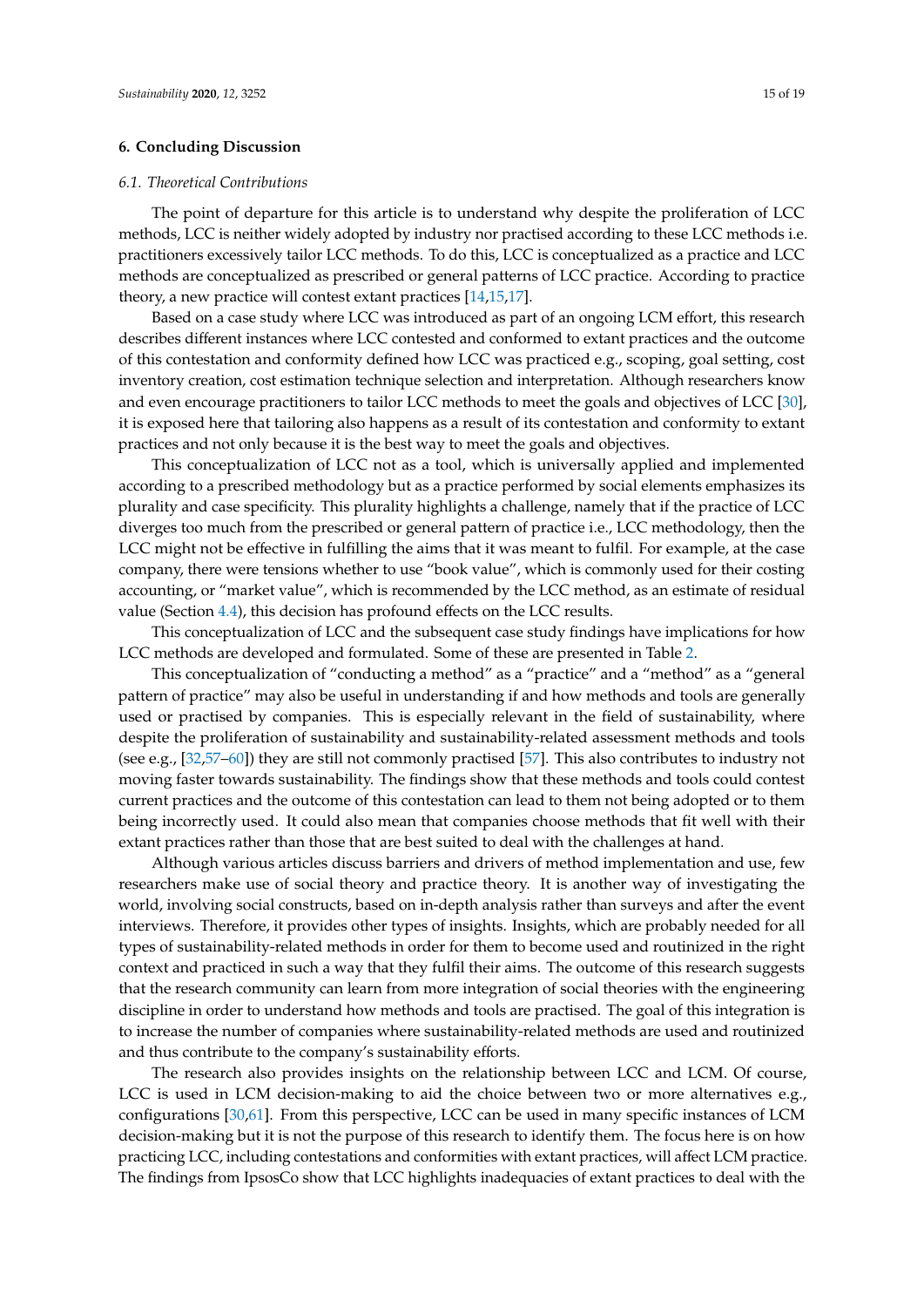*life cycle* as well as initiates *life cycle* thinking and discussions about how to approach *life cycle* practices and how to make methodological decisions (see Section [5.1](#page-12-0) for a more comprehensive explanation). This makes it especially useful to practise LCC when LCM is first introduced or not widely practised. It is also possible that LCC would reinforce a *narrow* understanding of the term *life cycle* and what "environmental burdens" are. It is important to note that LCM also propels LCC and other practices that make up the organization. This research is the only identified work that conceptually investigates the relation between LCC and LCM using the practice theory.

<span id="page-15-0"></span>

|              | Findings                                                                                         | Considerations for LCC method development                                                        |
|--------------|--------------------------------------------------------------------------------------------------|--------------------------------------------------------------------------------------------------|
| $\mathbf{1}$ | LCC is tailored based on the outcome of its<br>contestation and conformity with extant practices | Limit flexibility of LCC method on key issues.<br>(especially important if LCC is used for LCM)  |
| 2            | LCC is an emergent practice                                                                      | Include different LCC stages or levels that a company<br>advances to over time                   |
| 3            | LCC becomes practice through repetition                                                          | 1. Engage individuals repetitively during the LCC                                                |
|              |                                                                                                  | process<br>2. Disseminate intermediary LCC results                                               |
| 5            | Individuals practice LCC differently influenced                                                  | 1. Include individuals from across the lifecycle                                                 |
|              | by the extant practices they perform                                                             | 2. Clearly define key concepts e.g. lifecycle                                                    |
|              |                                                                                                  | 3. Carefully match appropriate individuals to LCC<br>activities                                  |
|              |                                                                                                  | 4. Carefully consider how extant practices might                                                 |
|              |                                                                                                  | constrain an individual from following the LCC method                                            |
| 6            | For traditional product-manufactures the                                                         | Emphasize the service aspect and provide detailed                                                |
|              | "product" is in the centre                                                                       | advice on how to include it                                                                      |
| 7            | The perception of the "company" constrains the<br>lifecycle perspective                          | Clearly define key concepts e.g. lifecycle                                                       |
| 8            | Reports and presentations of results are                                                         | 1. Emphasize wide dissemination of results                                                       |
|              | important objects for reproducing LCC practice                                                   | 2. Include opportunities for cross-departmental<br>discourse about results                       |
| 9            | Demonstrating plurality of the lifecycle supports                                                | 1. Do not encourage generic LCC cost models                                                      |
|              | a deeper understanding of the lifecycle                                                          | 2. Use sensitivity analysis                                                                      |
| 10           | Limitations of using precise data when                                                           | 1. Explain potential data limitations                                                            |
|              | conducting LCC                                                                                   | 2. Provide good examples of companies who have<br>successfully used LCC despite data limitations |
| 11           | Limitations of using extant costing methods                                                      | 1. Explain current costing methods' limitations                                                  |
|              | when conducting LCC e.g. "book value" vs                                                         | 2. Suggest relevant costing methods                                                              |
|              | "market value"                                                                                   |                                                                                                  |
| 12           | Common words are ascribed diverging meanings                                                     | Clearly define key concepts e.g. lifecycle                                                       |
| 13           | Discussions are crucial to making methodological                                                 | Include discursive activities                                                                    |
|              | decisions for LCC                                                                                |                                                                                                  |
| 14           | R&D engineers have capabilities to perform LCC                                                   | Include R&D engineers if relevant                                                                |

**Table 2.** Implications of results for development of LCC methods.

# *6.2. Managerial Implications*

Although LCC was introduced in a top down process, its conceptualization as a practice emphasizes that it will be conducted by individual employees who will practice it differently. Therefore management also needs to take into consideration the findings described in Table [2](#page-15-0) and work towards creating a common understanding, knowledge and vocabulary from which to practice LCC. A key way of doing this is to provide opportunities to discuss and disseminate LCC results.

Although LCC practice can propel LCM practice, especially when LCM is first introduced in a company, managers must take a strong approach to see that LCC does not undermine the environmental aims by narrowing the lifecycle perspective or excluding environmental burdens.

#### *6.3. Limitations and Future Research*

Although practice theory is useful for investigating tools and methods, there is danger that, what Nicolini [\[14\]](#page-17-1) refers to as a weak approach to practice theory, has been used i.e., it is just a rebranding of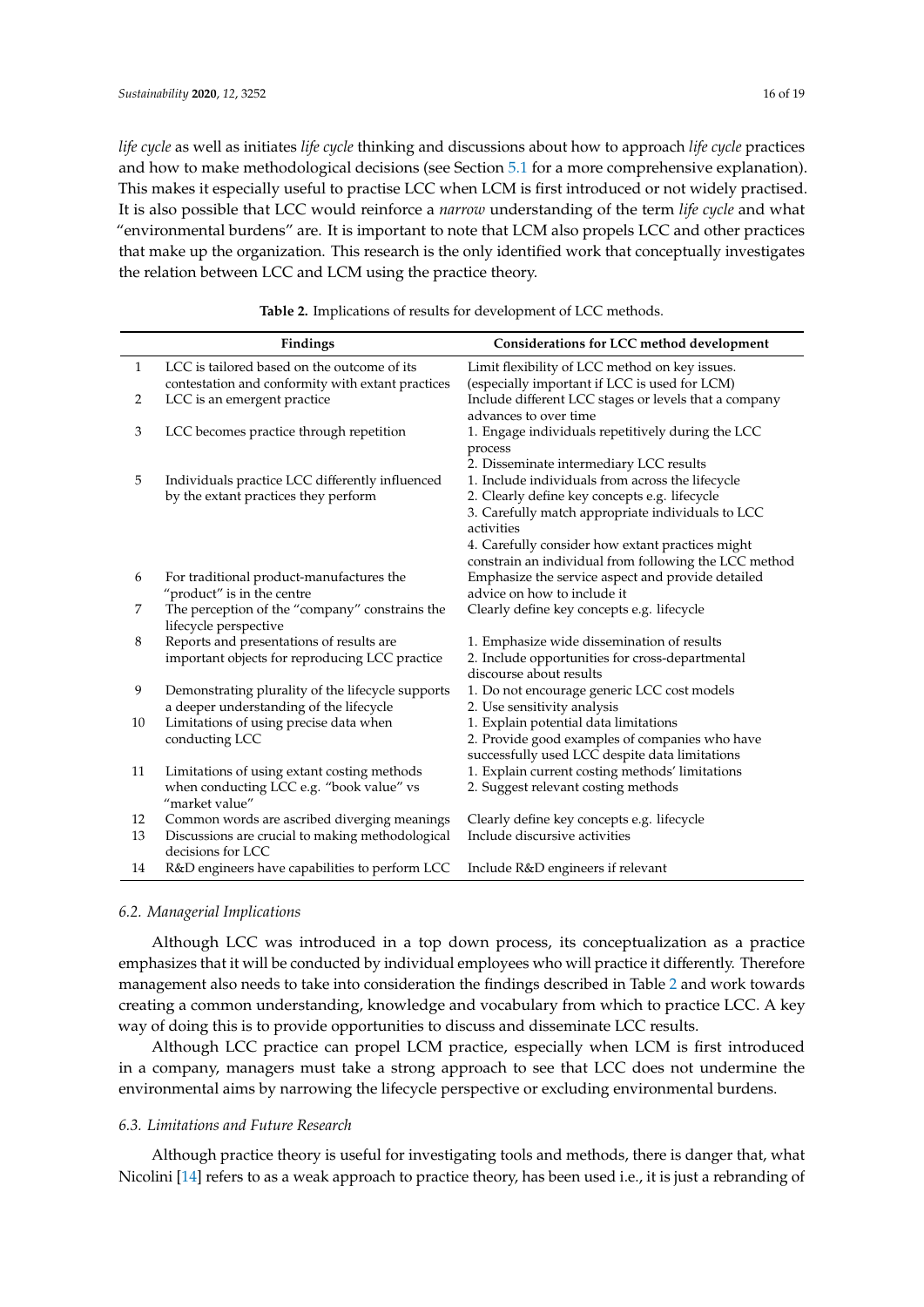other approaches. The elements of practice presented by Reckwtiz [\[12\]](#page-16-11) were used to minimize this risk but also created a risk of not viewing practice as a whole. The thick descriptions used are interpretative and thereby hold an inherent possibility for misinterpretations. The observations of the practice are limited by the time frame of the research and the time when the researcher was present.

Moreover, methodologically case studies have known limitations concerning the generalizability of their results [\[50\]](#page-18-10). Therefore, more cases studies on LCC as a practice are needed for comparison and further theory building. These types of case studies using practice theory should not be limited to LCC but should be extended to all lifecycle practices included in LCM. None have been identified. There is a general lack of published literature on the relationship between LCC and LCM. Therefore, research using various theoretical approaches and focusing on various aspects of their relationship e.g., practical uses of LCC in LCM, is needed more generally in the area.

Practice theory can be used to investigate, as discussed in Section [6.1,](#page-14-0) other sustainability-related methods and tools as practices. The learnings about how sustainability practices conform and contest to extant practices and how practices develop over time and in relation to each other should then be used by researchers when developing these methods and tools. This may eventually lead to their increased adoption and more effective use by industry.

**Funding:** This research was primarily funded by the case company and further supported by the Mistra REES (Resource-Efficient and Effective Solutions) program (No. 2014/16), funded by Mistra (The Swedish Foundation for Strategic Environmental Research).

**Acknowledgments:** The case company has supported the research by investing both time and money and for this, I am very grateful. I also thank Mattias Lindahl and Tomohiko Sakao, my supervisors, for obtaining the funding for this research and for managing the project and Johannes Matschewsky for joining us on this journey. I would also like to express my gratitude to Göran Goldkuhl and Mattias Lindahl for reading and constructively challenging me on the methodological approach and discussion respectively as well as Kristina Brown for proofreading the document.

**Conflicts of Interest:** The author declares no known conflict of interest.

# **References**

- <span id="page-16-0"></span>1. Commission, B. *Our Common Future*; Oxford University Press: Oxford, UK, 1987.
- <span id="page-16-1"></span>2. De Haes, H.A.U.; van Rooijen, M. *Life Cycle Approaches: The Road from Analysis to Practice*; UNEP/SETAC Life Cycle Initiative: Paris, France, 2005.
- <span id="page-16-3"></span>3. Westkämper, E.; Alting; Arndt. Life Cycle Management and Assessment: Approaches and Visions Towards Sustainable Manufacturing. *Cirp Ann.* **2000**, *49*, 501–526. [\[CrossRef\]](http://dx.doi.org/10.1016/S0007-8506(07)63453-2)
- <span id="page-16-2"></span>4. Bey, N. Life Cycle Management. In *Life Cycle Assessment: Theory and Practice*; Hauschild, M., Rosenbaum, R.K., Olsen, S., Eds.; Springer: Berlin/Heidelberg, Germany, 2018.
- <span id="page-16-4"></span>5. Rebitzer, G.; Hunkeler, D. Life cycle costing in LCM: Ambitions, opportunities, and limitations. *Int. J. Life Cycle Assess.* **2003**, *8*, 253–256. [\[CrossRef\]](http://dx.doi.org/10.1007/BF02978913)
- <span id="page-16-5"></span>6. Gluch, P.; Gustafsson, M.; Baumann, H.; Lindahl, G. From tool-making to tool-using–and back: Rationales for adoption and use of LCC. *Int. J. Strateg. Prop. Manag.* **2018**, *22*, 179–190. [\[CrossRef\]](http://dx.doi.org/10.3846/ijspm.2018.1544)
- <span id="page-16-6"></span>7. Korpi, E.; Ala-Risku, T. Life cycle costing: A review of published case studies. *Manag. Audit. J.* **2008**, *23*, 240–261. [\[CrossRef\]](http://dx.doi.org/10.1108/02686900810857703)
- <span id="page-16-7"></span>8. Higham, A.; Fortune, C.; James, H. Life cycle costing: Evaluating its use in UK practice. *Struct. Surv.* **2015**, *33*, 73–87. [\[CrossRef\]](http://dx.doi.org/10.1108/SS-06-2014-0026)
- <span id="page-16-8"></span>9. D'Incognito, M.; Costantino, N.; Migliaccio, G.C. Actors and barriers to the adoption of LCC and LCA techniques in the built environment. *Built Environ. Proj. Asset Manag.* **2015**, *5*, 202–216. [\[CrossRef\]](http://dx.doi.org/10.1108/BEPAM-12-2013-0068)
- <span id="page-16-9"></span>10. Opoku, A. The application of whole life costing in the UK construction industry: Benefits and Barriers. *Int. J. Archit. Eng. Constr.* **2013**, *2*, 35–42. [\[CrossRef\]](http://dx.doi.org/10.7492/IJAEC.2013.004)
- <span id="page-16-10"></span>11. Hochschorner, E.; Noring, M. Practitioners' use of life cycle costing with environmental costs—A Swedish study. *Int. J. Life Cycle Assess.* **2011**, *16*, 897. [\[CrossRef\]](http://dx.doi.org/10.1007/s11367-011-0325-3)
- <span id="page-16-11"></span>12. Reckwitz, A. Toward a Theory of Social Practices:A Development in Culturalist Theorizing. *Eur. J. Soc. Theory* **2002**, *5*, 243–263. [\[CrossRef\]](http://dx.doi.org/10.1177/13684310222225432)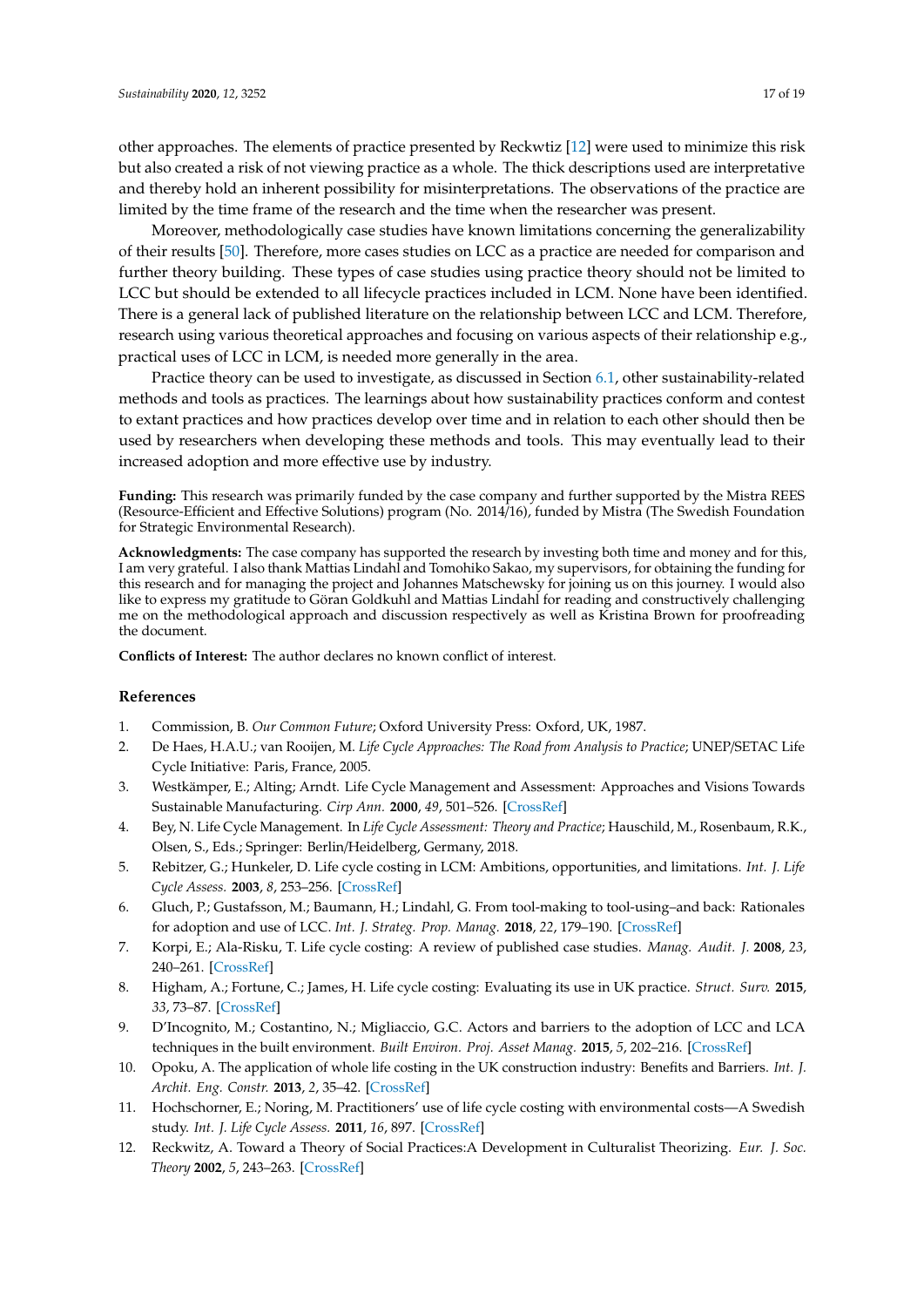- <span id="page-17-0"></span>13. Schatzki, T.R. *Social Practices: A Wittgensteinian Approach to Human Activity and the Social*; Cambridge University Press: Cambridge, UK, 1996.
- <span id="page-17-1"></span>14. Nicolini, D. *Practice Theory, Work, and Organization: An Introduction*; Oxford University Press: Oxford, UK, 2013.
- <span id="page-17-2"></span>15. Feldman, M.S.; Orlikowski, W.J. Theorizing Practice and Practicing Theory. *Organ. Sci.* **2011**, *22*, 1240–1253. [\[CrossRef\]](http://dx.doi.org/10.1287/orsc.1100.0612)
- <span id="page-17-3"></span>16. Cronholm, S.; Goldkuhl, G. Actable Information Systems—Quality Ideals Put Into Practice. In Proceedings of the Eleventh Conference On Information Systems Development (ISD 2002), Riga, Latvia, 12–14 September 2002.
- <span id="page-17-4"></span>17. Lounsbury, M.; Crumley, E.T. New Practice Creation: An Institutional Perspective on Innovation. *Organ. Stud.* **2007**, *28*, 993–1012. [\[CrossRef\]](http://dx.doi.org/10.1177/0170840607078111)
- <span id="page-17-5"></span>18. Palo, T.; Åkesson, M.; Löfberg, N. Servitization as business model contestation: A practice approach. *J. Bus. Res.* **2019**, *104*, 486–496. [\[CrossRef\]](http://dx.doi.org/10.1016/j.jbusres.2018.10.037)
- <span id="page-17-6"></span>19. Hunkeler, D.; Lichtenvort, K.; Rebitzer, G. *Environmental Life Cycle Costing*; Society of Environmental Toxicology and Chemistry (SETAC): Pensacola, FL, USA, 2008.
- <span id="page-17-7"></span>20. Neugebauer, S.; Forin, S.; Finkbeiner, M. From Life Cycle Costing to Economic Life Cycle Assessment—Introducing an Economic Impact Pathway. *Sustainability* **2016**, *8*, 428. [\[CrossRef\]](http://dx.doi.org/10.3390/su8050428)
- <span id="page-17-8"></span>21. Goh, B.H.; Sun, Y. The development of life-cycle costing for buildings. *Build. Res. Inf.* **2016**, *44*, 319–333. [\[CrossRef\]](http://dx.doi.org/10.1080/09613218.2014.993566)
- <span id="page-17-9"></span>22. Nilsson-Lindén, H.; Diedrich, A.; Baumann, H. Life Cycle Work: A Process Study of the Emergence and Performance of Life Cycle Practice. *Organ. Environ.* **2020**. [\[CrossRef\]](http://dx.doi.org/10.1177/1086026619893971)
- 23. Schmidt, K. Social Practices: A New Focus Area in LCM. In Proceedings of the 6th International Conference on Life Cycle Management, Gothenburg, Sweden, 25–28 August 2013.
- <span id="page-17-10"></span>24. Seidel-Sterzik, H.; McLaren, S.; Garnevska, E. A Capability Maturity Model for Life Cycle Management at the Industry Sector Level. *Sustainability* **2018**, *10*, 2496. [\[CrossRef\]](http://dx.doi.org/10.3390/su10072496)
- <span id="page-17-11"></span>25. Nicolini, D. Zooming In and Out: Studying Practices by Switching Theoretical Lenses and Trailing Connections. *Organ. Stud.* **2009**, *30*, 1391–1418. [\[CrossRef\]](http://dx.doi.org/10.1177/0170840609349875)
- <span id="page-17-12"></span>26. Goldkuhl, G. The research practice of practice research: Theorizing and situational inquiry. *Syst. Signs Actions* **2011**, *5*, 7–29.
- <span id="page-17-13"></span>27. Czarniawska, B. On Time, Space, and Action Nets. *Organization* **2004**, *11*, 773–791. [\[CrossRef\]](http://dx.doi.org/10.1177/1350508404047251)
- <span id="page-17-14"></span>28. Lindberg, K.; Czarniawska, B. Knotting the action net, or organizing between organizations. *Scand. J. Manag.* **2006**, *22*, 292–306. [\[CrossRef\]](http://dx.doi.org/10.1016/j.scaman.2006.09.001)
- <span id="page-17-15"></span>29. Asiedu, Y.; Gu, P. Product life cycle cost analysis: State of the art review. *Int. J. Prod. Res.* **1998**, *36*, 883–908. [\[CrossRef\]](http://dx.doi.org/10.1080/002075498193444)
- <span id="page-17-16"></span>30. IEC. *Dependability Management—Part 3-3: Application Guide—Life Cycle Costing*, 3rd ed.; International Electrotechnical Commission: Geneva, Switzerland, 2017.
- <span id="page-17-17"></span>31. Settanni, E.; Newnes, L.B.; Thenent, N.E.; Parry, G.; Goh, Y.M. A through-life costing methodology for use in product–service-systems. *Int. J. Prod. Econ.* **2014**, *153*, 161–177. [\[CrossRef\]](http://dx.doi.org/10.1016/j.ijpe.2014.02.016)
- <span id="page-17-18"></span>32. Hoogmartens, R.; Van Passel, S.; Van Acker, K.; Dubois, M. Bridging the gap between LCA, LCC and CBA as sustainability assessment tools. *Environ. Impact Assess. Rev.* **2014**, *48*, 27–33. [\[CrossRef\]](http://dx.doi.org/10.1016/j.eiar.2014.05.001)
- <span id="page-17-19"></span>33. Bradley, R.; Jawahir, I.S.; Badurdeen, F.; Rouch, K. A total life cycle cost model (TLCCM) for the circular economy and its application to post-recovery resource allocation. *Resour. Conserv. Recycl.* **2018**, *135*, 141–149. [\[CrossRef\]](http://dx.doi.org/10.1016/j.resconrec.2018.01.017)
- <span id="page-17-20"></span>34. Rodríguez, A.E.; Pezzotta, G.; Pinto, R.; Romero, D. A comprehensive description of the Product-Service Systems' cost estimation process: An integrative review. *Int. J. Prod. Econ.* **2019**, *221*, 107481. [\[CrossRef\]](http://dx.doi.org/10.1016/j.ijpe.2019.09.002)
- <span id="page-17-21"></span>35. Moreau, V.; Weidema, B.P. The computational structure of environmental life cycle costing. *Int. J. Life Cycle Assess.* **2015**, *20*, 1359–1363. [\[CrossRef\]](http://dx.doi.org/10.1007/s11367-015-0952-1)
- <span id="page-17-22"></span>36. De Giacomo, M.R.; Testa, F.; Iraldo, F.; Formentini, M. Does Green Public Procurement lead to Life Cycle Costing (LCC) adoption? *J. Purch. Supply Manag.* **2019**, *25*, 100500. [\[CrossRef\]](http://dx.doi.org/10.1016/j.pursup.2018.05.001)
- <span id="page-17-23"></span>37. Stark, J. *Product Lifecycle Management: 21st Century Paradigm for Product Realisation*, 2nd ed.; Springer: London, UK, 2011.
- <span id="page-17-24"></span>38. Remmen, A.; Jensen, A.A.; Frydendal, J. *Life Cycle Management: A Business Guide to Sustainability*; UNEP/Earthprint: Nairobi, Kenya, 2007.